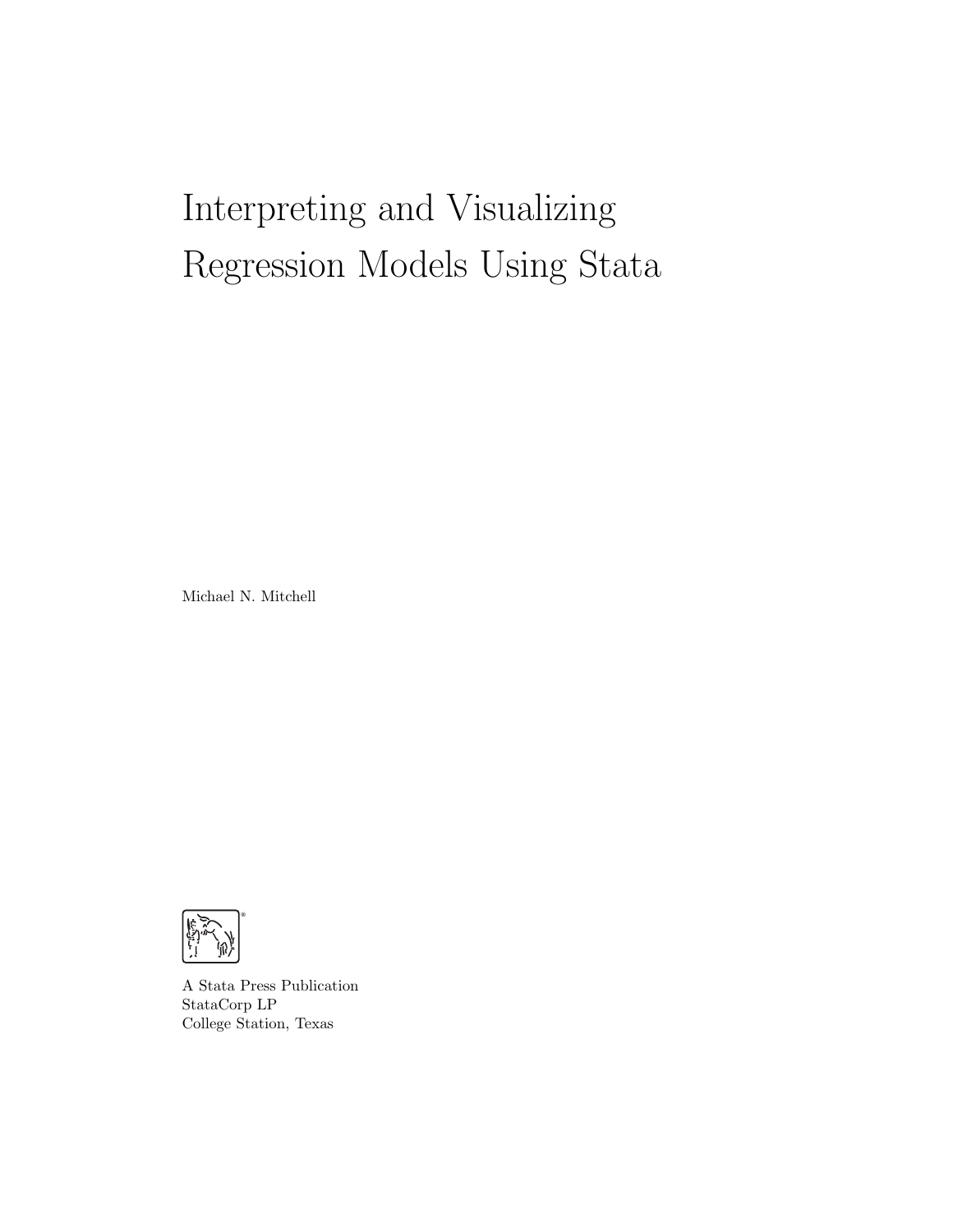

Copyright  $\odot$  2012 by StataCorp LP All rights reserved. First edition 2012

Published by Stata Press, 4905 Lakeway Drive, College Station, Texas 77845 Typeset in L<sup>AT</sup>FX  $2\varepsilon$ Printed in the United States of America 10 9 8 7 6 5 4 3 2 1

ISBN-10: 1-59718-107-2 ISBN-13: 978-1-59718-107-5

Library of Congress Control Number: 2011943975

No part of this book may be reproduced, stored in a retrieval system, or transcribed, in any form or by any means—electronic, mechanical, photocopy, recording, or otherwise—without the prior written permission of StataCorp LP.

Stata, **STaTa**, Stata Press, Mata, **mata**, and NetCourse are registered trademarks of StataCorp LP.

Stata and Stata Press are registered trademarks with the World Intellectual Property Organization of the United Nations.

 $\mathbb{F}\to \mathbb{F}$ 2 $\varepsilon$  is a trademark of the American Mathematical Society.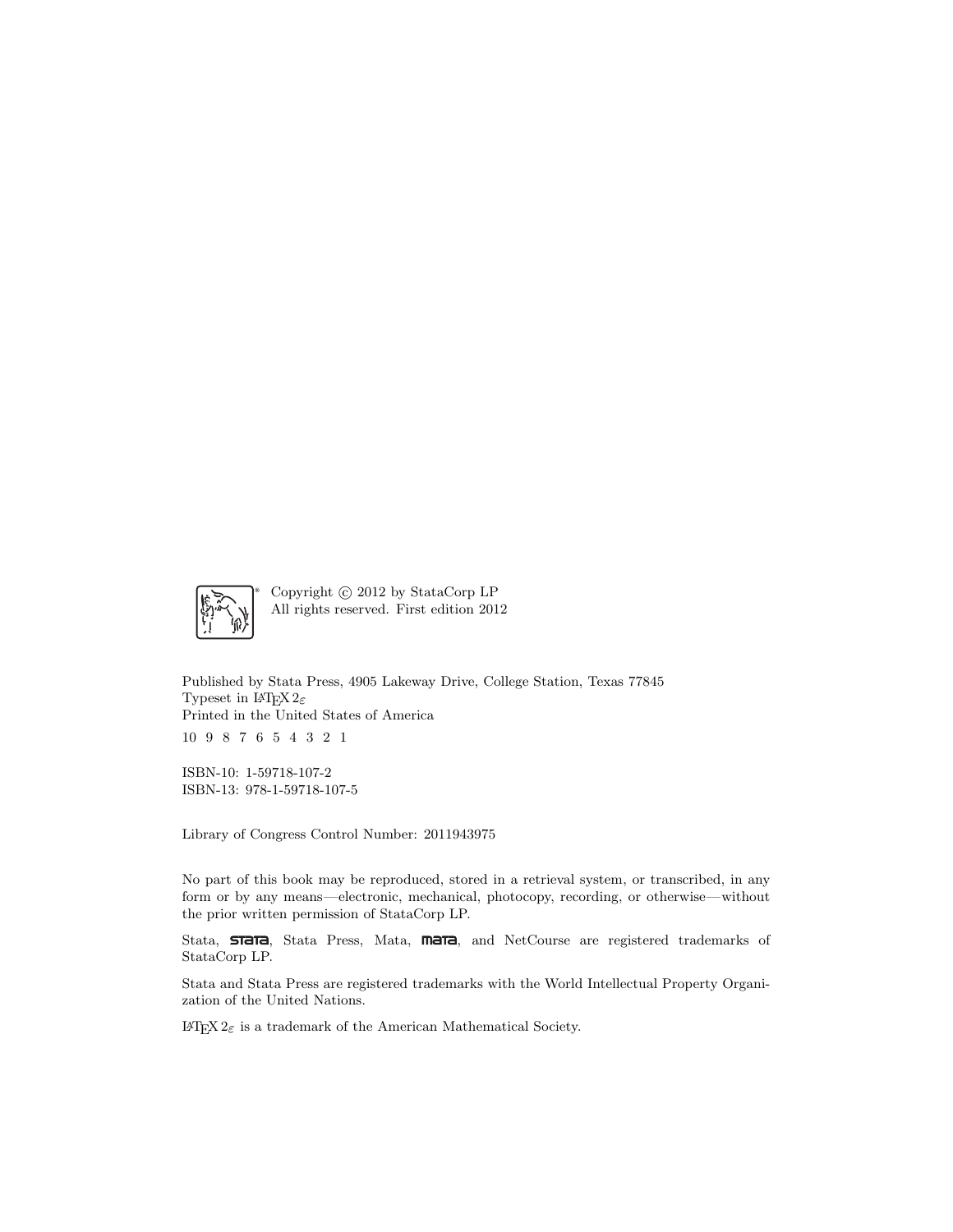## **Contents**

|                | List of tables  |                         |                                                                                         |                 |  |  |  |
|----------------|-----------------|-------------------------|-----------------------------------------------------------------------------------------|-----------------|--|--|--|
|                |                 | List of figures<br>xvii |                                                                                         |                 |  |  |  |
|                | Preface         |                         | xxvii                                                                                   |                 |  |  |  |
|                | Acknowledgments |                         |                                                                                         |                 |  |  |  |
| 1              |                 | Introduction            |                                                                                         |                 |  |  |  |
|                | 1.1             |                         |                                                                                         | $\mathbf{1}$    |  |  |  |
|                | 1.2             |                         | Getting the most out of this book $\dots \dots \dots \dots \dots \dots \dots$           | 3               |  |  |  |
|                | 1.3             |                         | Downloading the example datasets and programs $\ldots \ldots \ldots$                    | $\overline{4}$  |  |  |  |
|                | 1.4             |                         |                                                                                         | $\overline{4}$  |  |  |  |
|                |                 | 1.4.1                   |                                                                                         | $\overline{5}$  |  |  |  |
|                |                 | 1.4.2                   |                                                                                         | $6\phantom{.}6$ |  |  |  |
|                |                 | 1.4.3                   |                                                                                         | 10              |  |  |  |
|                |                 | 1.4.4                   |                                                                                         | 12              |  |  |  |
|                | 1.5             |                         |                                                                                         | 12              |  |  |  |
|                | 1.6             |                         | The optimism datasets $\ldots \ldots \ldots \ldots \ldots \ldots \ldots \ldots \ldots$  | 12              |  |  |  |
|                | 1.7             |                         | The school datasets $\dots \dots \dots \dots \dots \dots \dots \dots \dots \dots \dots$ | 13              |  |  |  |
|                | 1.8             |                         | The sleep datasets $\dots \dots \dots \dots \dots \dots \dots \dots \dots \dots \dots$  | 13              |  |  |  |
| I              |                 |                         | Continuous predictors                                                                   | 15              |  |  |  |
| $\overline{2}$ |                 |                         | Continuous predictors: Linear                                                           | 17              |  |  |  |
|                | 2.1             |                         |                                                                                         | 17              |  |  |  |
|                | 2.2             |                         | Simple linear regression $\ldots \ldots \ldots \ldots \ldots \ldots \ldots \ldots$      | 17              |  |  |  |
|                |                 | 2.2.1                   | Computing predicted means using the margins command                                     | 20              |  |  |  |
|                |                 | 2.2.2                   | Graphing predicted means using the marginsplot command                                  | 22              |  |  |  |
|                | 2.3             |                         |                                                                                         | 25              |  |  |  |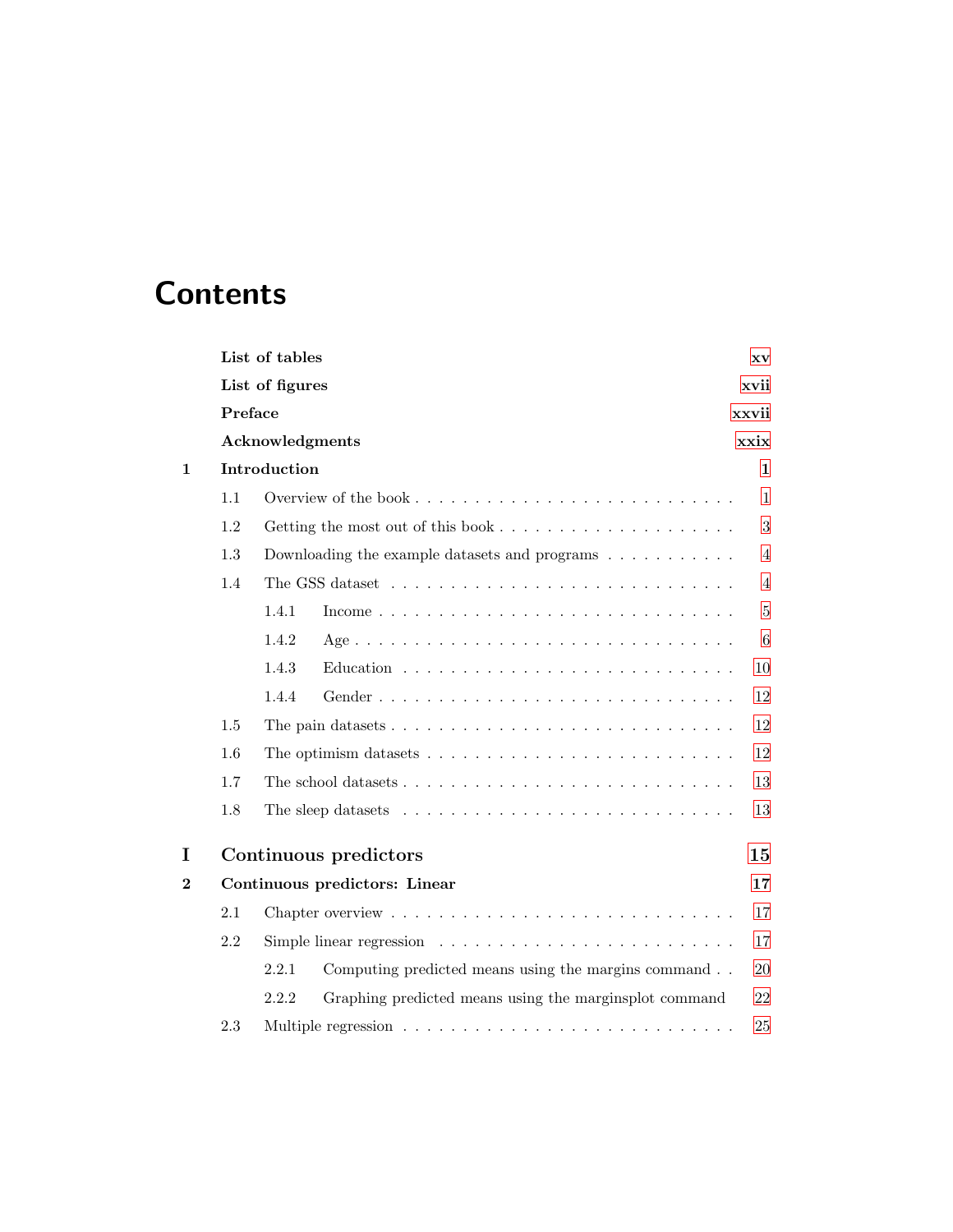### vi *Contents*

|   |     | 2.3.1 | Computing adjusted means using the margins command                                                                      | 26     |
|---|-----|-------|-------------------------------------------------------------------------------------------------------------------------|--------|
|   |     | 2.3.2 | Some technical details about adjusted means                                                                             | 28     |
|   |     | 2.3.3 | Graphing adjusted means using the marginsplot command.                                                                  | 29     |
|   | 2.4 |       | Checking for nonlinearity graphically $\dots \dots \dots \dots \dots \dots$                                             | 30     |
|   |     | 2.4.1 | Using scatterplots to check for nonlinearity $\dots \dots \dots$                                                        | $31\,$ |
|   |     | 2.4.2 | Checking for nonlinearity using residuals $\ldots \ldots \ldots$                                                        | $31\,$ |
|   |     | 2.4.3 | Checking for nonlinearity using locally weighted smoother.                                                              | $33\,$ |
|   |     | 2.4.4 | Graphing outcome mean at each level of predictor                                                                        | 34     |
|   |     | 2.4.5 |                                                                                                                         | $37\,$ |
|   | 2.5 |       | Checking for nonlinearity analytically $\ldots \ldots \ldots \ldots \ldots$                                             | $37\,$ |
|   |     | 2.5.1 |                                                                                                                         | $38\,$ |
|   |     | 2.5.2 |                                                                                                                         | $39\,$ |
|   | 2.6 |       |                                                                                                                         | 43     |
| 3 |     |       | Continuous predictors: Polynomials                                                                                      | 45     |
|   | 3.1 |       |                                                                                                                         | 45     |
|   | 3.2 |       | Quadratic (squared) terms $\ldots \ldots \ldots \ldots \ldots \ldots \ldots \ldots$                                     | 45     |
|   |     | 3.2.1 | $0$ verview $\ldots$ $\ldots$ $\ldots$ $\ldots$ $\ldots$ $\ldots$ $\ldots$ $\ldots$ $\ldots$ $\ldots$ $\ldots$ $\ldots$ | 45     |
|   |     | 3.2.2 |                                                                                                                         | 49     |
|   | 3.3 |       |                                                                                                                         | 55     |
|   |     | 3.3.1 |                                                                                                                         | $55\,$ |
|   |     | 3.3.2 |                                                                                                                         | 56     |
|   | 3.4 |       |                                                                                                                         | 62     |
|   |     | 3.4.1 | $0$ verview $\ldots$ $\ldots$ $\ldots$ $\ldots$ $\ldots$ $\ldots$ $\ldots$ $\ldots$ $\ldots$ $\ldots$ $\ldots$ $\ldots$ | 62     |
|   |     | 3.4.2 | Example using fractional polynomial regression                                                                          | 66     |
|   | 3.5 |       | Main effects with polynomial terms                                                                                      | 75     |
|   | 3.6 |       |                                                                                                                         | 77     |
| 4 |     |       | Continuous predictors: Piecewise models                                                                                 | 79     |
|   | 4.1 |       |                                                                                                                         | 79     |
|   | 4.2 |       | Introduction to piecewise regression models                                                                             | 80     |
|   | 4.3 |       | Piecewise with one known knot $\ldots \ldots \ldots \ldots \ldots \ldots \ldots$                                        | 82     |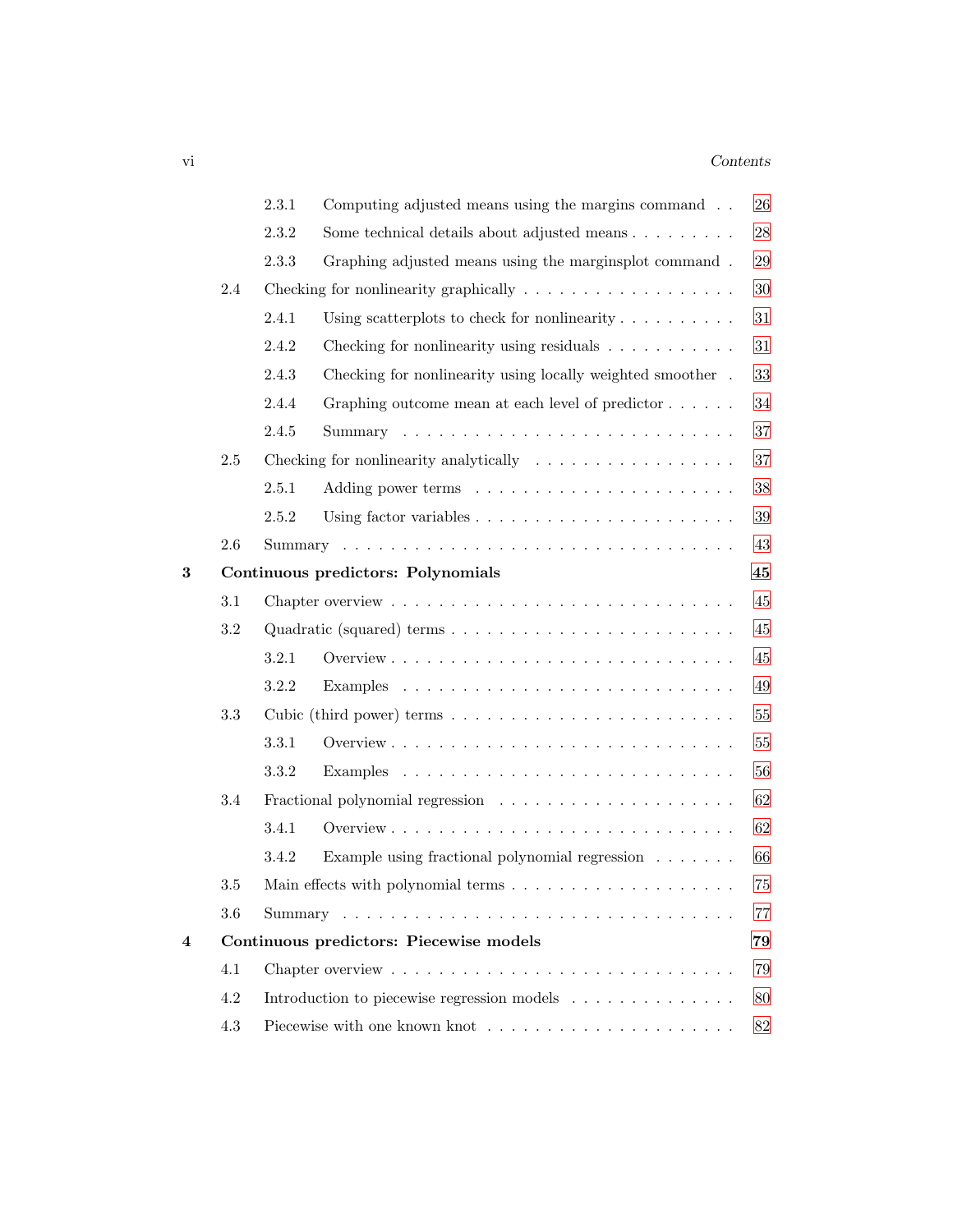### *Contents* vii

|   |         | 4.3.1   | $\alpha$                                                                                                                       | 82 |
|---|---------|---------|--------------------------------------------------------------------------------------------------------------------------------|----|
|   |         | 4.3.2   |                                                                                                                                | 83 |
|   | 4.4     |         | Piecewise with two known knots $\dots \dots \dots \dots \dots \dots \dots \dots$                                               | 91 |
|   |         | 4.4.1   |                                                                                                                                | 91 |
|   |         | 4.4.2   | Examples using the GSS $\dots \dots \dots \dots \dots \dots \dots$                                                             | 91 |
|   | 4.5     |         | Piecewise with one knot and one jump $\dots \dots \dots \dots \dots \dots$                                                     | 96 |
|   |         | 4.5.1   |                                                                                                                                | 96 |
|   |         | 4.5.2   |                                                                                                                                | 97 |
|   | 4.6     |         | 102<br>Piecewise with two knots and two jumps $\dots \dots \dots \dots \dots$                                                  |    |
|   |         | 4.6.1   | 102                                                                                                                            |    |
|   |         | 4.6.2   | 102                                                                                                                            |    |
|   | 4.7     |         | 109<br>Piecewise with an unknown knot $\dots \dots \dots \dots \dots \dots \dots \dots$                                        |    |
|   | 4.8     |         | 113<br>Piecewise model with multiple unknown knots                                                                             |    |
|   | $4.9\,$ |         | 120<br>Piecewise models and the marginsplot command $\ldots \ldots \ldots$                                                     |    |
|   | 4.10    |         | Automating graphs of piecewise models<br>123                                                                                   |    |
|   | 4.11    |         | 126                                                                                                                            |    |
| 5 |         |         | 127<br>Continuous by continuous interactions                                                                                   |    |
|   | 5.1     |         | 127                                                                                                                            |    |
|   | $5.2\,$ |         | 127                                                                                                                            |    |
|   |         | 5.2.1   | 127                                                                                                                            |    |
|   |         | 5.2.2   | 132                                                                                                                            |    |
|   |         | 5.2.3   | 133<br>Interpreting the interaction in terms of age                                                                            |    |
|   |         | 5.2.4   | 135<br>Interpreting the interaction in terms of education $\hfill\ldots\ldots$ .                                               |    |
|   |         | 5.2.5   | 137<br>Interpreting the interaction in terms of age slope $\ldots \ldots$                                                      |    |
|   |         | 5.2.6   | 138<br>Interpreting the interaction in terms of the educ slope                                                                 |    |
|   | 5.3     |         | 140<br>Linear by quadratic interactions $\dots \dots \dots \dots \dots \dots \dots \dots$                                      |    |
|   |         | 5.3.1   | 140<br>$0$ verview $\ldots$ $\ldots$ $\ldots$ $\ldots$ $\ldots$ $\ldots$ $\ldots$ $\ldots$ $\ldots$ $\ldots$ $\ldots$ $\ldots$ |    |
|   |         | 5.3.2   | 143                                                                                                                            |    |
|   | 5.4     | Summary | 148                                                                                                                            |    |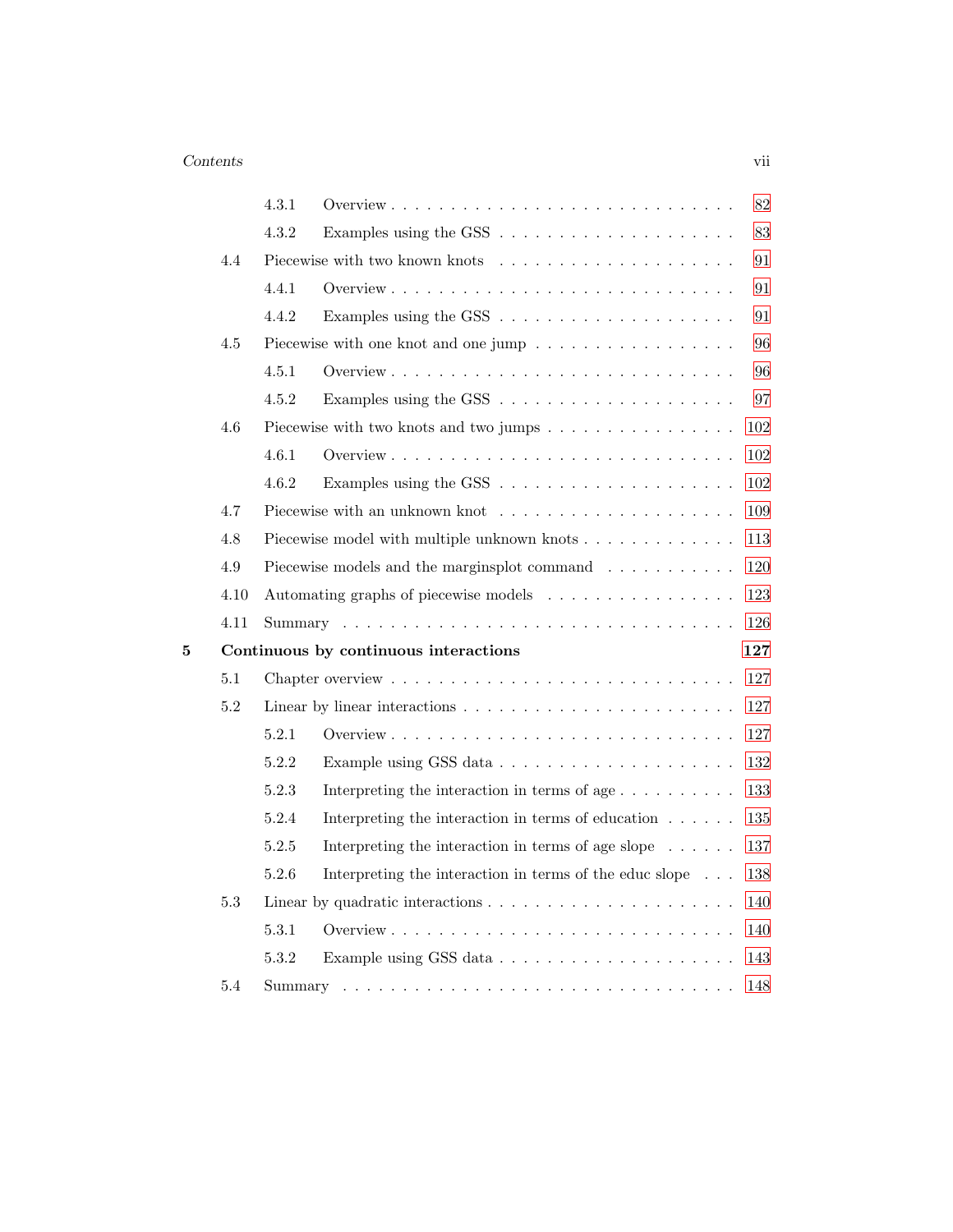### viii *Contents*

| 6        |         |       | Continuous by continuous by continuous interactions                            | 149 |
|----------|---------|-------|--------------------------------------------------------------------------------|-----|
|          | 6.1     |       |                                                                                | 149 |
|          | 6.2     |       |                                                                                | 149 |
|          | 6.3     |       | Examples using the GSS data $\ldots \ldots \ldots \ldots \ldots \ldots \ldots$ | 154 |
|          |         | 6.3.1 |                                                                                | 154 |
|          |         | 6.3.2 | A three-way interaction model                                                  | 158 |
|          | 6.4     |       |                                                                                | 164 |
| $\rm II$ |         |       | Categorical predictors                                                         | 165 |
| 7        |         |       | Categorical predictors                                                         | 167 |
|          | $7.1\,$ |       |                                                                                | 167 |
|          | 7.2     |       | Comparing two groups using a t test $\ldots \ldots \ldots \ldots \ldots$       | 168 |
|          | 7.3     |       | More groups and more predictors $\dots \dots \dots \dots \dots \dots \dots$    | 169 |
|          | 7.4     |       |                                                                                | 175 |
|          | 7.5     |       | Compare each group against a reference group                                   | 176 |
|          |         | 7.5.1 | Selecting a specific contrast $\dots \dots \dots \dots \dots \dots$            | 177 |
|          |         | 7.5.2 |                                                                                | 178 |
|          |         | 7.5.3 | Selecting a contrast and reference group $\ldots \ldots \ldots$                | 179 |
|          | 7.6     |       | Compare each group against the grand mean $\dots \dots \dots \dots$            | 179 |
|          |         | 7.6.1 | Selecting a specific contrast $\ldots \ldots \ldots \ldots \ldots$             | 181 |
|          | 7.7     |       | Compare adjacent means                                                         | 182 |
|          |         | 7.7.1 |                                                                                | 185 |
|          |         | 7.7.2 | Selecting a specific contrast $\dots \dots \dots \dots \dots \dots$            | 186 |
|          | 7.8     |       | Comparing the mean of subsequent or previous levels $\dots \dots$              | 187 |
|          |         | 7.8.1 | Comparing the mean of previous levels $\dots \dots \dots \dots$                | 191 |
|          |         | 7.8.2 | Selecting a specific contrast $\dots \dots \dots \dots \dots \dots$            | 192 |
|          | 7.9     |       |                                                                                | 193 |
|          | 7.10    |       |                                                                                | 195 |
|          | 7.11    |       |                                                                                | 198 |
|          | 7.12    |       |                                                                                | 200 |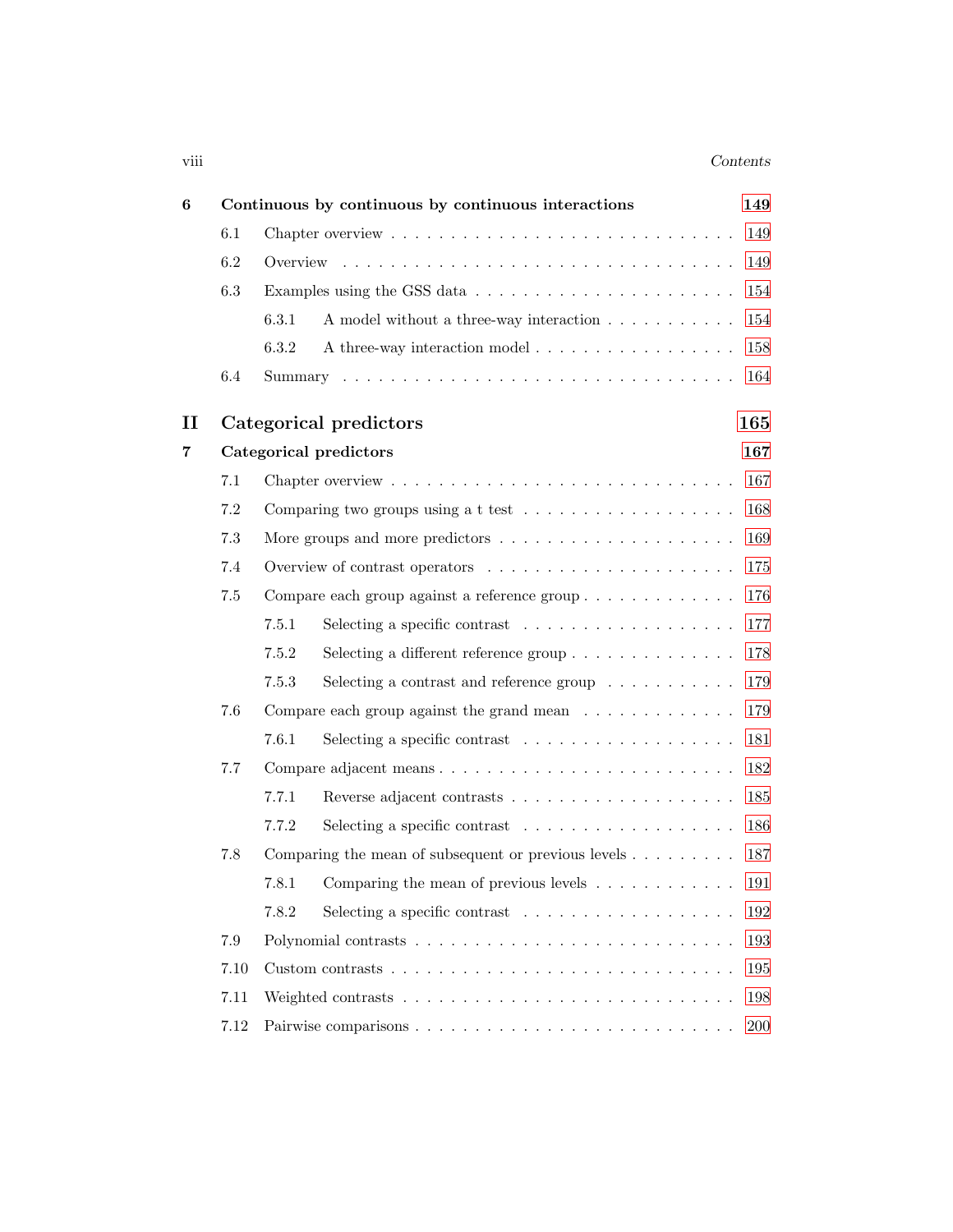### *Contents* ix

|   | 7.13 |       | 202                                                                                            |
|---|------|-------|------------------------------------------------------------------------------------------------|
|   | 7.14 |       | Testing categorical variables using regression<br>205                                          |
|   | 7.15 |       | 208                                                                                            |
| 8 |      |       | 209<br>Categorical by categorical interactions                                                 |
|   | 8.1  |       | 209                                                                                            |
|   | 8.2  |       | 211                                                                                            |
|   |      | 8.2.1 | Simple effects $\ldots \ldots \ldots \ldots \ldots \ldots \ldots \ldots$<br>215                |
|   |      | 8.2.2 | 216<br>Estimating the size of the interaction $\ldots \ldots \ldots \ldots$                    |
|   |      | 8.2.3 | 217                                                                                            |
|   |      | 8.2.4 | 218                                                                                            |
|   | 8.3  |       | Two by three models $\dots \dots \dots \dots \dots \dots \dots \dots \dots \dots \dots$<br>218 |
|   |      | 8.3.1 | Example $2 \ldots \ldots \ldots \ldots \ldots \ldots \ldots \ldots \ldots \ldots$<br>218       |
|   |      | 8.3.2 | 223                                                                                            |
|   |      | 8.3.3 | 228                                                                                            |
|   | 8.4  |       | Three by three models: Example $4 \ldots \ldots \ldots \ldots \ldots \ldots$<br>228            |
|   |      | 8.4.1 | Simple effects $\ldots \ldots \ldots \ldots \ldots \ldots \ldots \ldots$<br>230                |
|   |      | 8.4.2 | Simple contrasts $\dots \dots \dots \dots \dots \dots \dots \dots \dots$<br>231                |
|   |      | 8.4.3 | 233                                                                                            |
|   |      | 8.4.4 | 234                                                                                            |
|   |      | 8.4.5 | 236                                                                                            |
|   | 8.5  |       | 236                                                                                            |
|   | 8.6  |       | Main effects with interactions: anova versus regress $\dots \dots \dots$<br>241                |
|   | 8.7  |       | 244                                                                                            |
|   | 8.8  |       | 246                                                                                            |
| 9 |      |       | Categorical by categorical by categorical interactions<br>249                                  |
|   | 9.1  |       | 249                                                                                            |
|   | 9.2  |       | Two by two by two models $\ldots \ldots \ldots \ldots \ldots \ldots \ldots$<br>250             |
|   |      | 9.2.1 | Simple interactions by season $\dots \dots \dots \dots \dots \dots$<br>252                     |
|   |      | 9.2.2 | Simple interactions by depression status $\ldots \ldots \ldots$<br>253                         |
|   |      | 9.2.3 | Simple effects $\dots \dots \dots \dots \dots \dots \dots \dots \dots \dots$<br>255            |
|   |      |       |                                                                                                |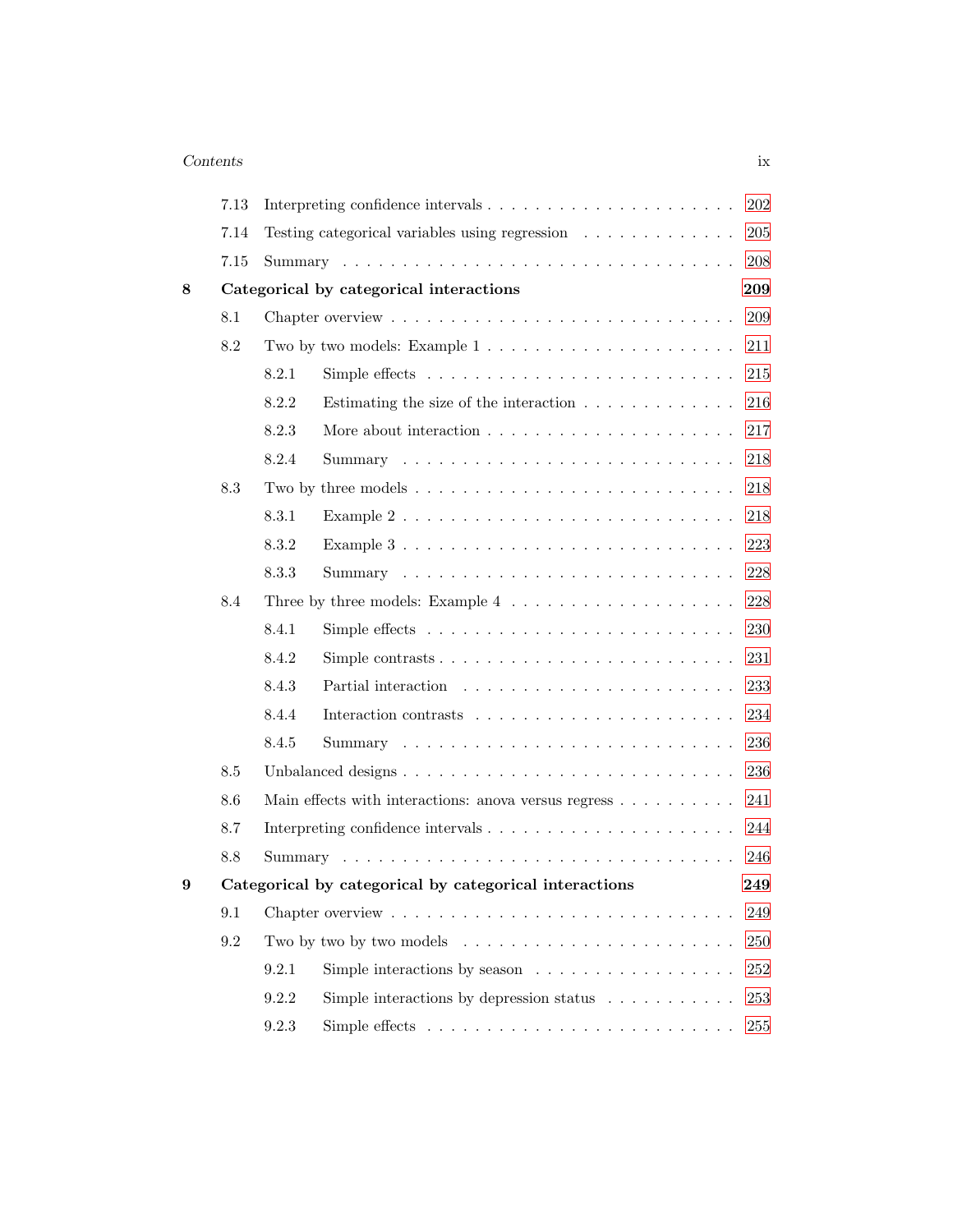### x *Contents*

|    | 9.3  |        | Two by two by three models $\dots \dots \dots \dots \dots \dots \dots \dots \dots$ | 255     |
|----|------|--------|------------------------------------------------------------------------------------|---------|
|    |      | 9.3.1  | Simple interactions by depression status $\ldots \ldots \ldots$                    | 258     |
|    |      | 9.3.2  | Simple partial interaction by depression status $\ldots \ldots \ldots$             | 258     |
|    |      | 9.3.3  | Simple contrasts $\dots \dots \dots \dots \dots \dots \dots \dots \dots \dots$     | 260     |
|    |      | 9.3.4  |                                                                                    | 260     |
|    | 9.4  |        | Three by three by three models and beyond $\ldots \ldots \ldots \ldots$            | 262     |
|    |      | 9.4.1  | Partial interactions and interaction contrasts                                     | 264     |
|    |      | 9.4.2  | Simple interactions $\dots \dots \dots \dots \dots \dots \dots \dots$              | 268     |
|    |      | 9.4.3  | Simple effects and simple comparisons $\ldots \ldots \ldots \ldots$                | 271     |
|    | 9.5  |        |                                                                                    | 272     |
|    |      |        |                                                                                    |         |
| Ш  |      |        | Continuous and categorical predictors                                              | 273     |
| 10 |      |        | Linear by categorical interactions                                                 | 275     |
|    | 10.1 |        |                                                                                    | 275     |
|    | 10.2 |        | Linear and two-level categorical: No interaction                                   | 275     |
|    |      | 10.2.1 |                                                                                    | 275     |
|    |      | 10.2.2 |                                                                                    | 278     |
|    | 10.3 |        | Linear by two-level categorical interactions $\dots \dots \dots \dots \dots$       | 283     |
|    |      | 10.3.1 |                                                                                    | 283     |
|    |      | 10.3.2 |                                                                                    | 285     |
|    | 10.4 |        | Linear by three-level categorical interactions $\ldots \ldots \ldots \ldots$       | 290     |
|    |      | 10.4.1 |                                                                                    | 290     |
|    |      | 10.4.2 |                                                                                    | 293     |
|    | 10.5 |        |                                                                                    | 299     |
| 11 |      |        | Polynomial by categorical interactions                                             | 301     |
|    | 11.1 |        |                                                                                    | 301     |
|    | 11.2 |        |                                                                                    | $301\,$ |
|    |      | 11.2.1 |                                                                                    | $302\,$ |
|    |      | 11.2.2 | Quadratic by two-level categorical $\ldots \ldots \ldots \ldots \ldots$            | 305     |
|    |      | 11.2.3 | Quadratic by three-level categorical                                               | $312\,$ |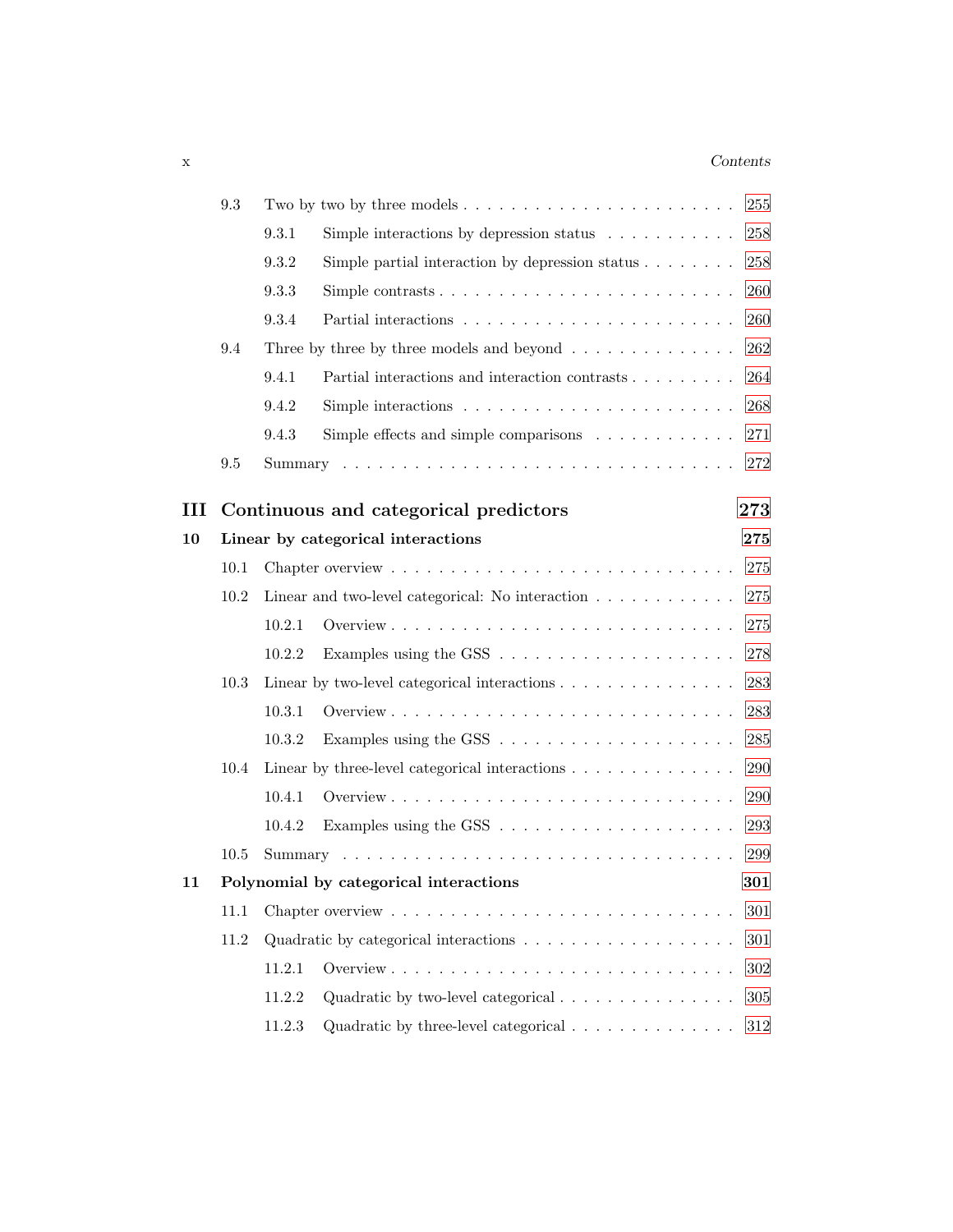| Contents | X1 |
|----------|----|
|          |    |

| 11.3 |        |                                                                  | 318                                                                                                                                                                                     |
|------|--------|------------------------------------------------------------------|-----------------------------------------------------------------------------------------------------------------------------------------------------------------------------------------|
| 11.4 |        |                                                                  | 323                                                                                                                                                                                     |
|      |        |                                                                  | 325                                                                                                                                                                                     |
| 12.1 |        |                                                                  | 325                                                                                                                                                                                     |
| 12.2 |        |                                                                  | 328                                                                                                                                                                                     |
|      | 12.2.1 | Comparing slopes across gender                                   | 332                                                                                                                                                                                     |
|      | 12.2.2 | Comparing slopes across education                                | 333                                                                                                                                                                                     |
|      | 12.2.3 | Difference in differences of slopes                              | 333                                                                                                                                                                                     |
|      | 12.2.4 | Comparing changes in intercepts                                  | 334                                                                                                                                                                                     |
|      | 12.2.5 | Computing and comparing adjusted means                           | 334                                                                                                                                                                                     |
|      | 12.2.6 |                                                                  | 337                                                                                                                                                                                     |
| 12.3 |        |                                                                  | 341                                                                                                                                                                                     |
|      | 12.3.1 | Comparing slopes across gender                                   | 346                                                                                                                                                                                     |
|      | 12.3.2 | Comparing slopes across education                                | 347                                                                                                                                                                                     |
|      | 12.3.3 | Difference in differences of slopes                              | 348                                                                                                                                                                                     |
|      | 12.3.4 | Comparing changes in intercepts by gender $\ldots \ldots \ldots$ | 349                                                                                                                                                                                     |
|      | 12.3.5 | Comparing changes in intercepts by education $\ldots \ldots$     | 350                                                                                                                                                                                     |
|      | 12.3.6 | Computing and comparing adjusted means                           | 351                                                                                                                                                                                     |
|      | 12.3.7 |                                                                  | 354                                                                                                                                                                                     |
| 12.4 |        |                                                                  | 356                                                                                                                                                                                     |
|      | 12.4.1 |                                                                  | 356                                                                                                                                                                                     |
|      | 12.4.2 |                                                                  | 358                                                                                                                                                                                     |
|      | 12.4.3 |                                                                  | 360                                                                                                                                                                                     |
|      | 12.4.4 |                                                                  | 361                                                                                                                                                                                     |
|      |        | Choosing coding schemes                                          | 363                                                                                                                                                                                     |
| 12.5 |        |                                                                  | 364                                                                                                                                                                                     |
|      |        |                                                                  | 365                                                                                                                                                                                     |
| 13.1 |        |                                                                  | 365                                                                                                                                                                                     |
| 13.2 |        |                                                                  | 366                                                                                                                                                                                     |
|      | 13.2.1 | Fitting separate models for males and females                    | 366                                                                                                                                                                                     |
|      |        |                                                                  | Piecewise by categorical interactions<br>12.4.5<br>Continuous by continuous by categorical interactions<br>Linear by linear by categorical interactions $\dots \dots \dots \dots \dots$ |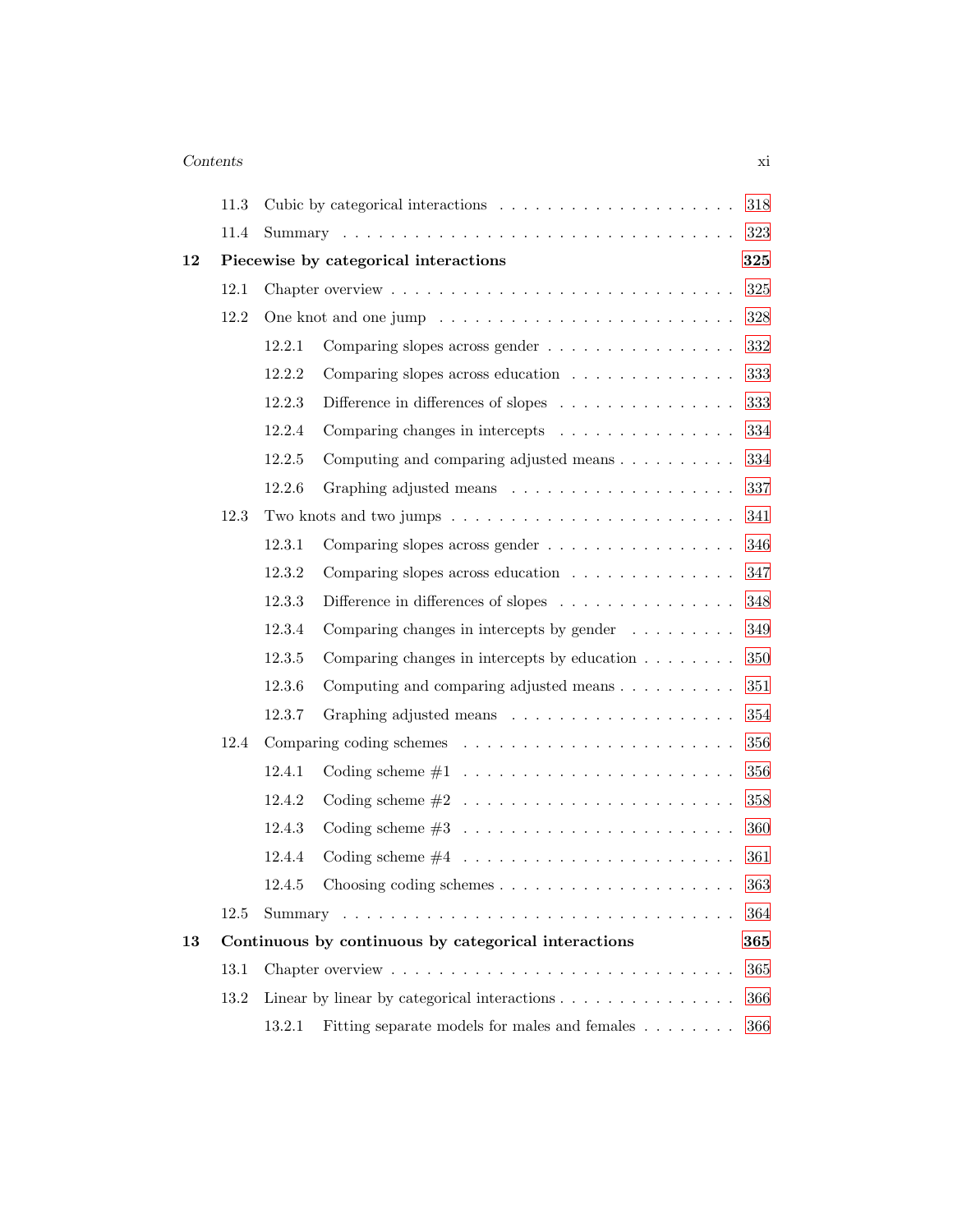|               |      | 13.2.2<br>Fitting a combined model for males and females<br>368                                  |
|---------------|------|--------------------------------------------------------------------------------------------------|
|               |      | 13.2.3<br>Interpreting the interaction focusing in the age slope $\ldots$ .<br>370               |
|               |      | Interpreting the interaction focusing on the educ slope<br>13.2.4<br>372                         |
|               |      | 13.2.5<br>Estimating and comparing adjusted means by gender<br>374                               |
|               | 13.3 | 376<br>Linear by quadratic by categorical interactions $\ldots \ldots \ldots \ldots$             |
|               |      | 13.3.1<br>Fitting separate models for males and females<br>376                                   |
|               |      | 13.3.2<br>Fitting a common model for males and females<br>378                                    |
|               |      | 13.3.3<br>379                                                                                    |
|               |      | Estimating and comparing adjusted means by gender $\ldots$ .<br>380<br>13.3.4                    |
|               | 13.4 | 382                                                                                              |
| 14            |      | Continuous by categorical by categorical interactions<br>383                                     |
|               | 14.1 | 383                                                                                              |
|               | 14.2 | Simple effects of gender on the age slope $\dots \dots \dots \dots \dots$<br>387                 |
|               | 14.3 | Simple effects of education on the age slope $\dots \dots \dots \dots$<br>388                    |
|               | 14.4 | Simple contrasts on education for the age slope $\dots \dots \dots \dots$<br>389                 |
|               | 14.5 | Partial interaction on education for the age slope $\hfill\ldots\ldots\ldots\ldots\ldots$<br>389 |
|               | 14.6 | 390                                                                                              |
| $\mathbf{IV}$ |      | Beyond ordinary linear regression<br>391                                                         |
| 15            |      | Multilevel models<br>393                                                                         |
|               | 15.1 | 393                                                                                              |
|               | 15.2 | Example 1: Continuous by continuous interaction $\ldots \ldots \ldots$<br>394                    |
|               | 15.3 | Example 2: Continuous by categorical interaction $\ldots \ldots \ldots$<br>397                   |
|               | 15.4 | Example 3: Categorical by continuous interaction<br>401                                          |
|               | 15.5 | Example 4: Categorical by categorical interaction $\ldots \ldots \ldots$<br>404                  |
|               | 15.6 | 408                                                                                              |
| 16            |      | Time as a continuous predictor<br>411                                                            |
|               | 16.1 | 411                                                                                              |
|               | 16.2 | 412                                                                                              |
|               | 16.3 | Example 2: Linear effect of time by a categorical predictor $\ldots \ldots$<br>416               |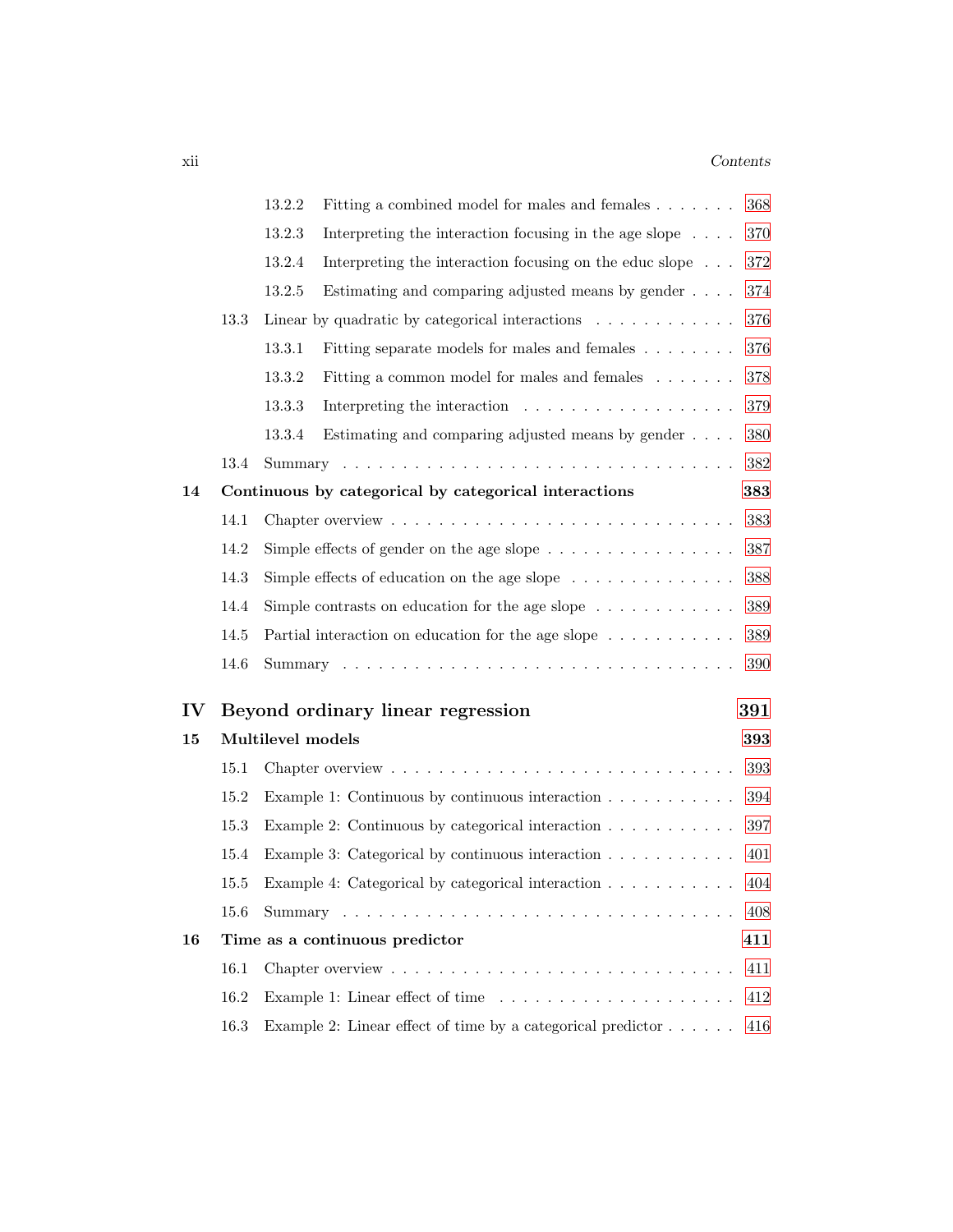|    | 16.4 | 421<br>Example 3: Piecewise modeling of time                                               |  |
|----|------|--------------------------------------------------------------------------------------------|--|
|    | 16.5 | Example 4: Piecewise effects of time by a categorical predictor<br>426                     |  |
|    |      | 430<br>16.5.1                                                                              |  |
|    |      | 16.5.2<br>Change in slopes: Treatment versus baseline<br>431                               |  |
|    |      | 432<br>16.5.3<br>Jump at treatment $\dots \dots \dots \dots \dots \dots \dots \dots \dots$ |  |
|    |      | 433<br>16.5.4                                                                              |  |
|    | 16.6 | 434                                                                                        |  |
| 17 |      | Time as a categorical predictor<br>437                                                     |  |
|    | 17.1 | 437                                                                                        |  |
|    | 17.2 | 438<br>Example 1: Time treated as a categorical variable $\ldots \ldots \ldots$            |  |
|    | 17.3 | Example 2: Time (categorical) by two groups $\dots \dots \dots \dots$<br>443               |  |
|    | 17.4 | 447<br>Example 3: Time (categorical) by three groups $\dots \dots \dots \dots$             |  |
|    | 17.5 | Comparing models with different residual covariance structures<br>452                      |  |
|    | 17.6 | 454                                                                                        |  |
| 18 |      | Nonlinear models<br>455                                                                    |  |
|    | 18.1 | 455                                                                                        |  |
|    | 18.2 | 456                                                                                        |  |
|    |      | 18.2.1<br>A logistic model with one categorical predictor<br>456                           |  |
|    |      | A logistic model with one continuous predictor<br>463<br>18.2.2                            |  |
|    |      | A logistic model with covariates<br>465<br>18.2.3                                          |  |
|    | 18.3 | 470                                                                                        |  |
|    | 18.4 | 475                                                                                        |  |
|    | 18.5 | 478                                                                                        |  |
|    | 18.6 | More applications of nonlinear models $\dots \dots \dots \dots \dots \dots$<br>481         |  |
|    |      | 18.6.1<br>Categorical by categorical interaction<br>481                                    |  |
|    |      | 18.6.2<br>Categorical by continuous interaction<br>487                                     |  |
|    |      | 18.6.3<br>492                                                                              |  |
|    | 18.7 | 498                                                                                        |  |
| 19 |      | Complex survey data<br>499                                                                 |  |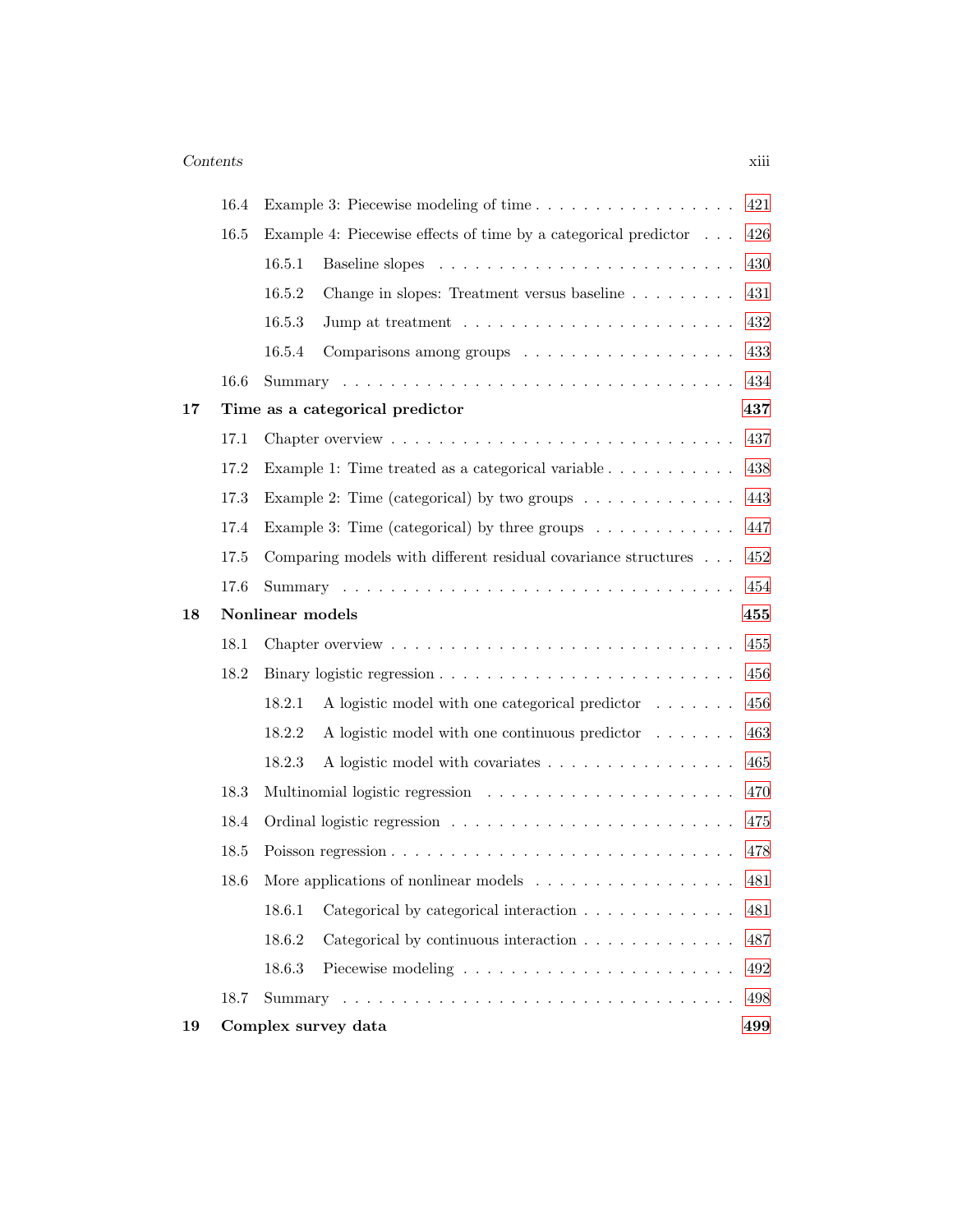### xiv *Contents*

| V            | 505<br>Appendices    |                                                                                                    |     |  |  |  |
|--------------|----------------------|----------------------------------------------------------------------------------------------------|-----|--|--|--|
| $\mathbf{A}$ | The margins command  |                                                                                                    |     |  |  |  |
|              | A.1                  | The predict() and expression() options $\dots \dots \dots \dots \dots \dots \dots \dots \dots 507$ |     |  |  |  |
|              | A.2                  |                                                                                                    |     |  |  |  |
|              | A.3                  | Margins with factor variables $\ldots \ldots \ldots \ldots \ldots \ldots \ldots \ldots 513$        |     |  |  |  |
|              | A.4                  | Margins with factor variables and the at () option $\dots \dots \dots \dots \dots$ 517             |     |  |  |  |
|              | A.5                  | The dydx() and related options $\ldots \ldots \ldots \ldots \ldots \ldots \ldots$                  | 519 |  |  |  |
| B            |                      | The marginsplot command                                                                            | 523 |  |  |  |
| $\mathbf C$  |                      | The contrast command                                                                               | 535 |  |  |  |
| D            |                      | The pwcompare command                                                                              | 539 |  |  |  |
|              | References           |                                                                                                    |     |  |  |  |
|              | Author index         |                                                                                                    |     |  |  |  |
|              | 551<br>Subject index |                                                                                                    |     |  |  |  |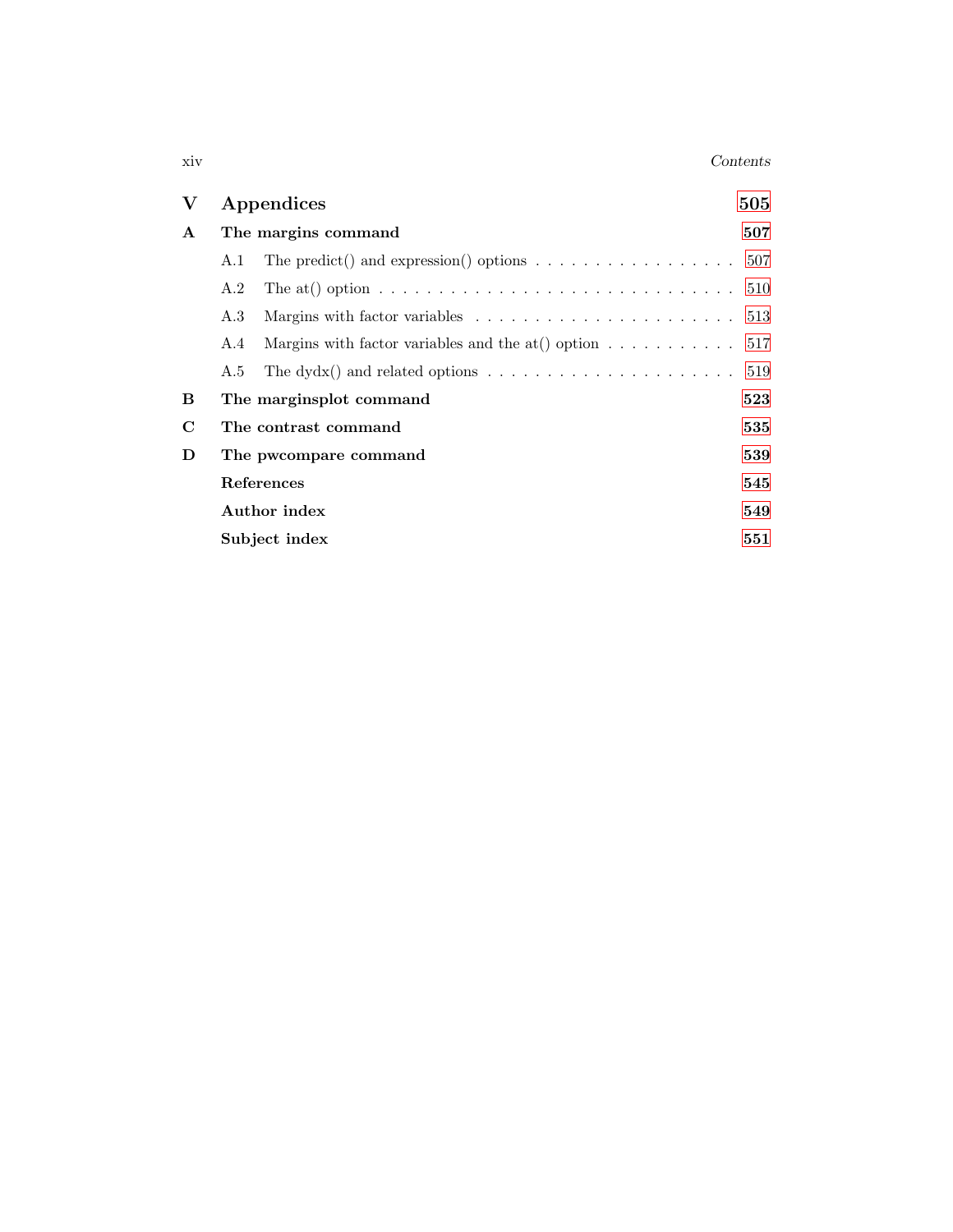(Pages omitted)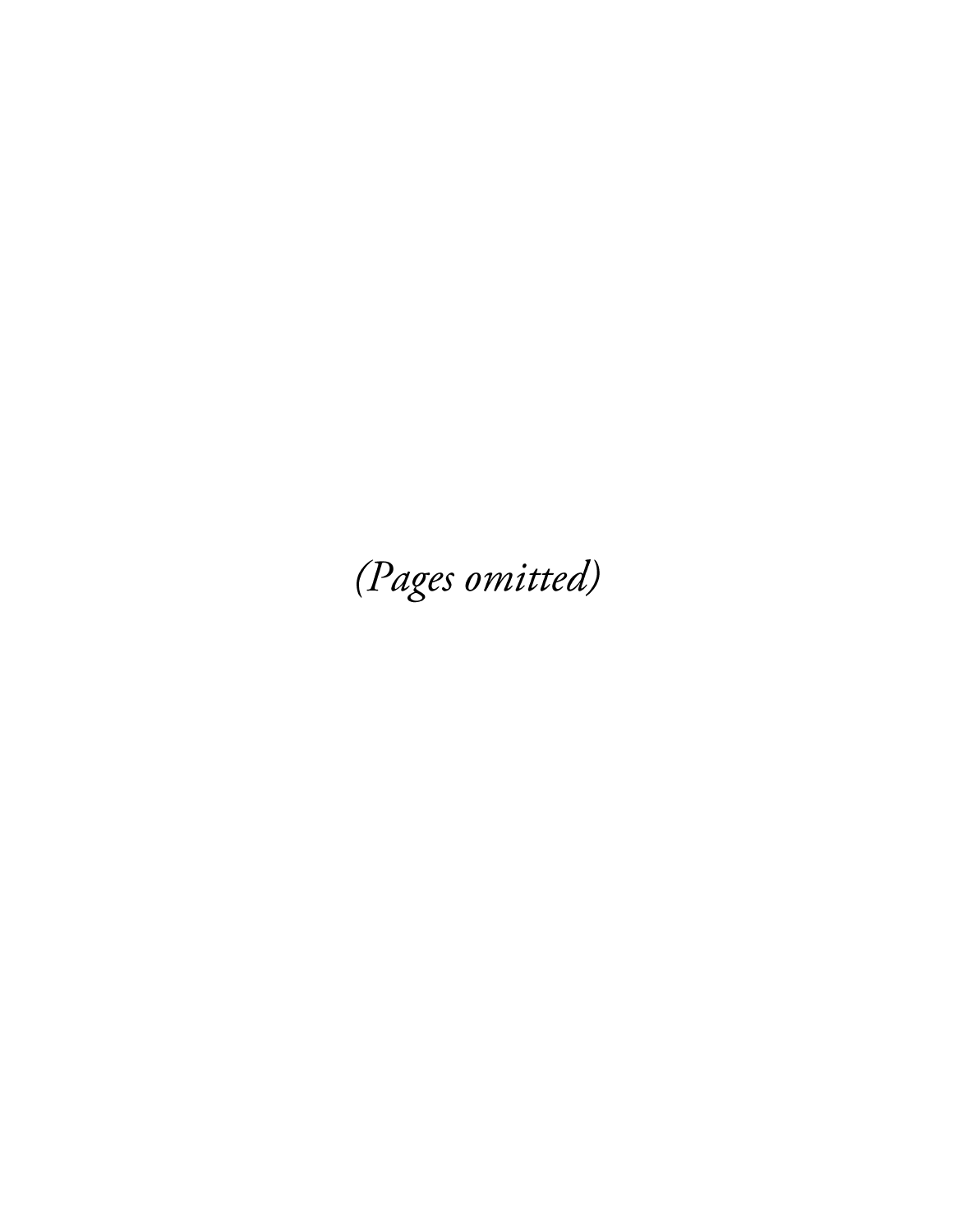### Preface

Think back to the first time you learned about simple linear regression. You probably learned about the underlying theory of linear regression, the meaning of the regression coefficients, and how to create a graph of the regression line. The graph of the regression line provided a visual representation of the intercept and slope coefficients. Using such a graph, you could see that as the intercept increased, so did the overall height of the regression line, and as the slope increased, so did the tilt of the regression line. Within Stata, the graph twoway lfit command can be used to easily visualize the results of a simple linear regression.

Over time we learn about and use fancier and more abstract regression models models that include covariates, polynomial terms, piecewise terms, categorical predictors, interactions, and nonlinear models such as logistic. Compared with a simple linear regression model, it can be challenging to visualize the results of such models. The utility of these fancier models diminishes if we have greater difficulty interpreting and visualizing the results.

With the introduction of the marginsplot command in Stata 12, visualizing the results of a regression model, even complex models, is a snap. As implied by the name, the marginsplot command works in tandem with the margins command by plotting (graphing) the results computed by the margins command. For example, after fitting a linear model, the margins command can be used to compute adjusted means as a function of one or more predictors. The marginsplot command graphs the adjusted means, allowing you to visually interpret the results.

The margins and marginsplot commands can be used following nearly all Stata estimation commands (including regress, anova, logit, ologit, and mlogit). Furthermore, these commands work with continuous linear predictors, categorical predictors, polynomial (power) terms, as well as interactions (for example, two-way interactions, three-way interactions). This book uses the marginsplot command not only as an interpretive tool, but also as an instructive tool to help you understand the results of regression models by visualizing them.

Categorical predictors pose special difficulties with respect to interpreting regression models, especially models that involve interactions of categorical predictors. Categorical predictors are traditionally coded using dummy (indicator) coding. Many research questions cannot be answered directly in terms of dummy variables. Furthermore, interactions involving dummy categorical variables can be confusing and even misleading. Stata 12 introduces the contrast command, a general-purpose command that can be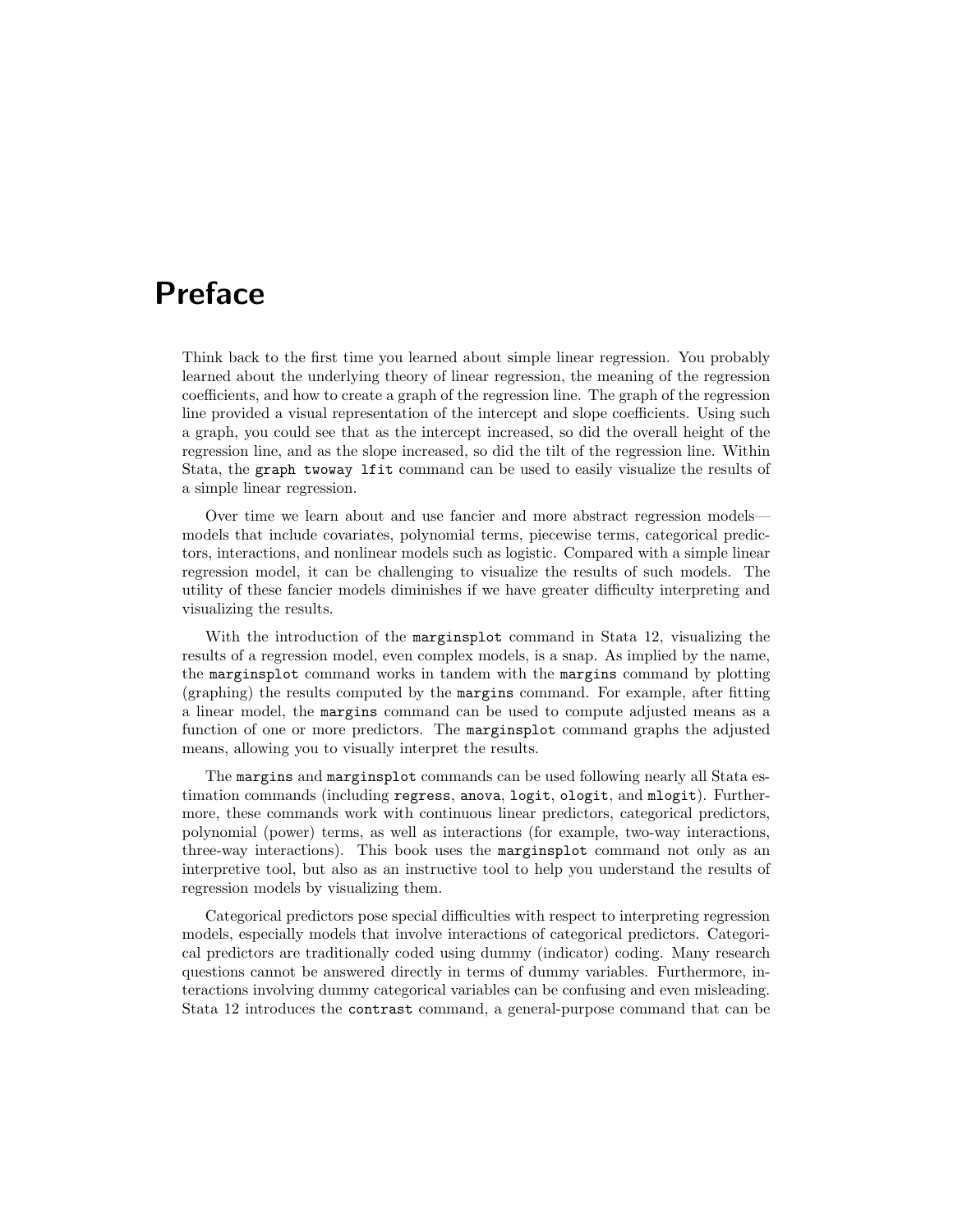used to precisely test the effects of categorical variables by forming contrasts among the levels of the categorical predictors. For example, you can compare adjacent groups, compare each group with the overall mean, or compare each group with the mean of the previous groups. The contrast command allows you to easily focus on the comparisons that are of interest to you.

The contrast command works with interactions as well. You can test the simple effect of one predictor at specific levels of another predictor or form interactions that involve comparisons of your choosing. In the parlance of analysis of variance, you can test simple effects, simple contrasts, partial interactions, and interaction contrasts. These kinds of tests allow you to precisely understand and dissect interactions with surgical precision. The contrast command works not only with the regress command, but also with commands such as logit, ologit, mlogit, as well as random-effects models like xtmixed.

As you can see, the scope of the application of the margins, marginsplot, and contrast commands is broad. Likewise, so is the scope of this book. It covers continuous variables (modeled linearly, using polynomials, and piecewise), interactions of continuous variables, categorical predictors, interactions of categorical predictors, as well as interactions of continuous and categorical predictors. The book also illustrates how the margins, marginsplot, and contrast commands can be used to interpret results from multilevel models, models where time is a continuous predictor, models with time as a categorical predictor, nonlinear models (such as logistic regression or ordinal logistic regression), and analyses that involve complex survey data. However, this book does not contain information about the theory of these statistical models, how to perform diagnostics for the models, the formulas for the models, and so forth. The summary section concluding each chapter includes references to books and articles that provide background for the techniques illustrated in the chapter.

My goal for this book is to provide simple and clear examples that illustrate how to interpret and visualize the results of regression models. To that end, I have selected examples that illustrate large effects generally combined with large sample sizes to create patterns of effects that are easy to visualize. Most of the examples are based on real data, but some are based on hypothetical data. In either case, I hope the examples help you understand the results of your regression models so you can interpret and present them with clarity and confidence.

*Simi Valley, California* Michael N. Mitchell *March 2012*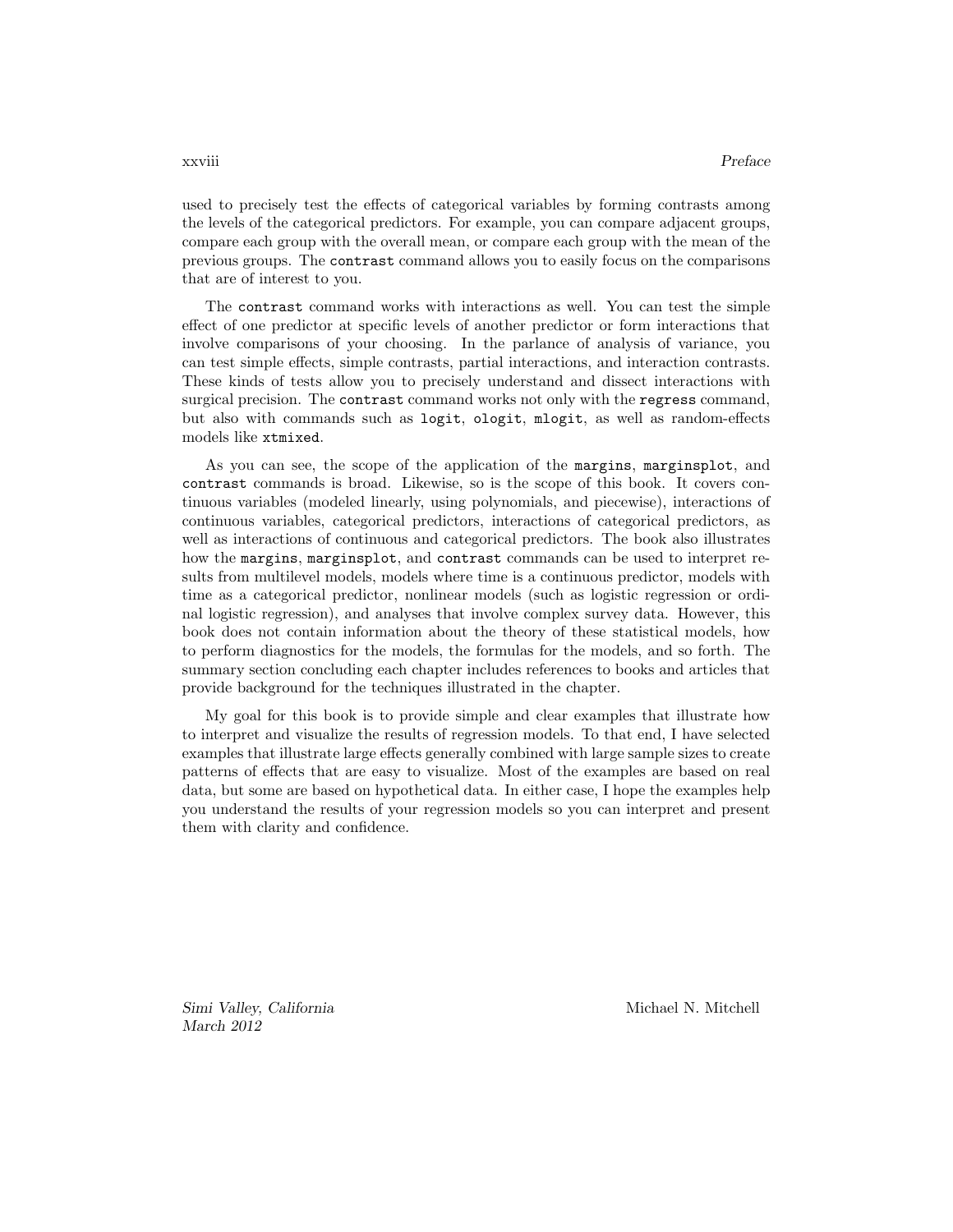(Pages omitted)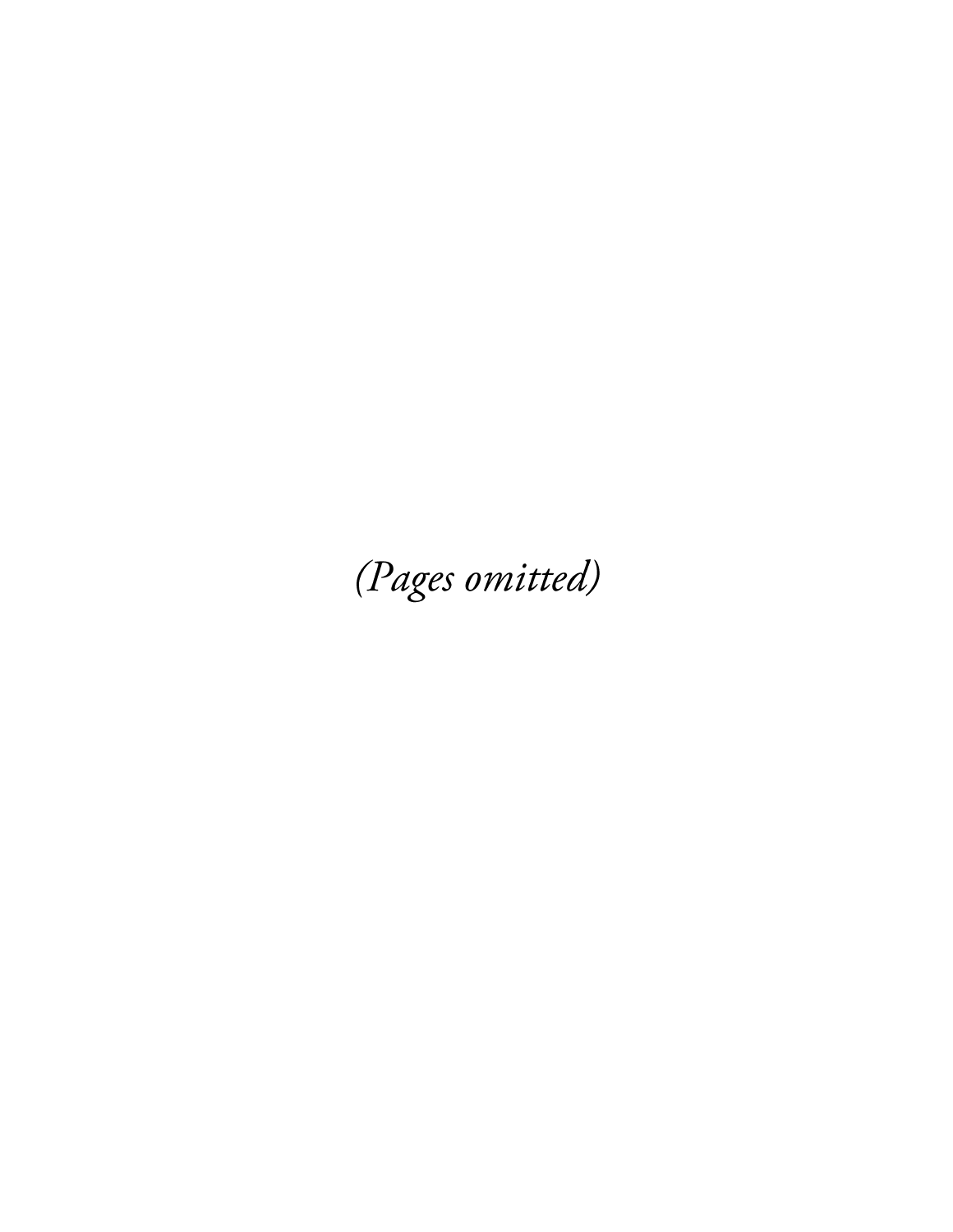## 14 Continuous by categorical by categorical interactions

| 14.3 Simple effects of education on the age slope 388       |  |
|-------------------------------------------------------------|--|
| 14.4 Simple contrasts on education for the age slope 389    |  |
| 14.5 Partial interaction on education for the age slope 389 |  |
|                                                             |  |
|                                                             |  |

### 14.1 Chapter overview

This chapter considers models that involve the interaction of two categorical predictors with a linear continuous predictor. Such models blend ideas from chapter 10 on categorical by continuous interactions and ideas from chapter 8 on categorical by categorical interactions. As we saw in chapter 10, interactions of categorical and continuous predictors describe how the slope of the continuous variable differs as a function of the categorical variable. In chapter 8, we saw models that involve the interaction of two categorical variables. This chapter blends these two modeling techniques by exploring how the slope of the continuous variable varies as a function of the interaction of the two categorical variables.

Let's consider a hypothetical example of a model with income as the outcome variable. The predictors include gender (a two-level categorical variable), education (treated as a three-level categorical variable), and age (a continuous variable). Income can be modeled as a function of each of the predictors, as well as the interactions of all the predictors. A three-way interaction of age by gender by education would imply that the effect of age interacts with gender by education. One way to visualize such an interaction would be to graph age on the  $x$  axis, with separate lines for the levels of education and separate graphs for gender. Figure 14.1 shows such an example, illustrating how the slope of the relationship between income and age varies as a function of education and gender.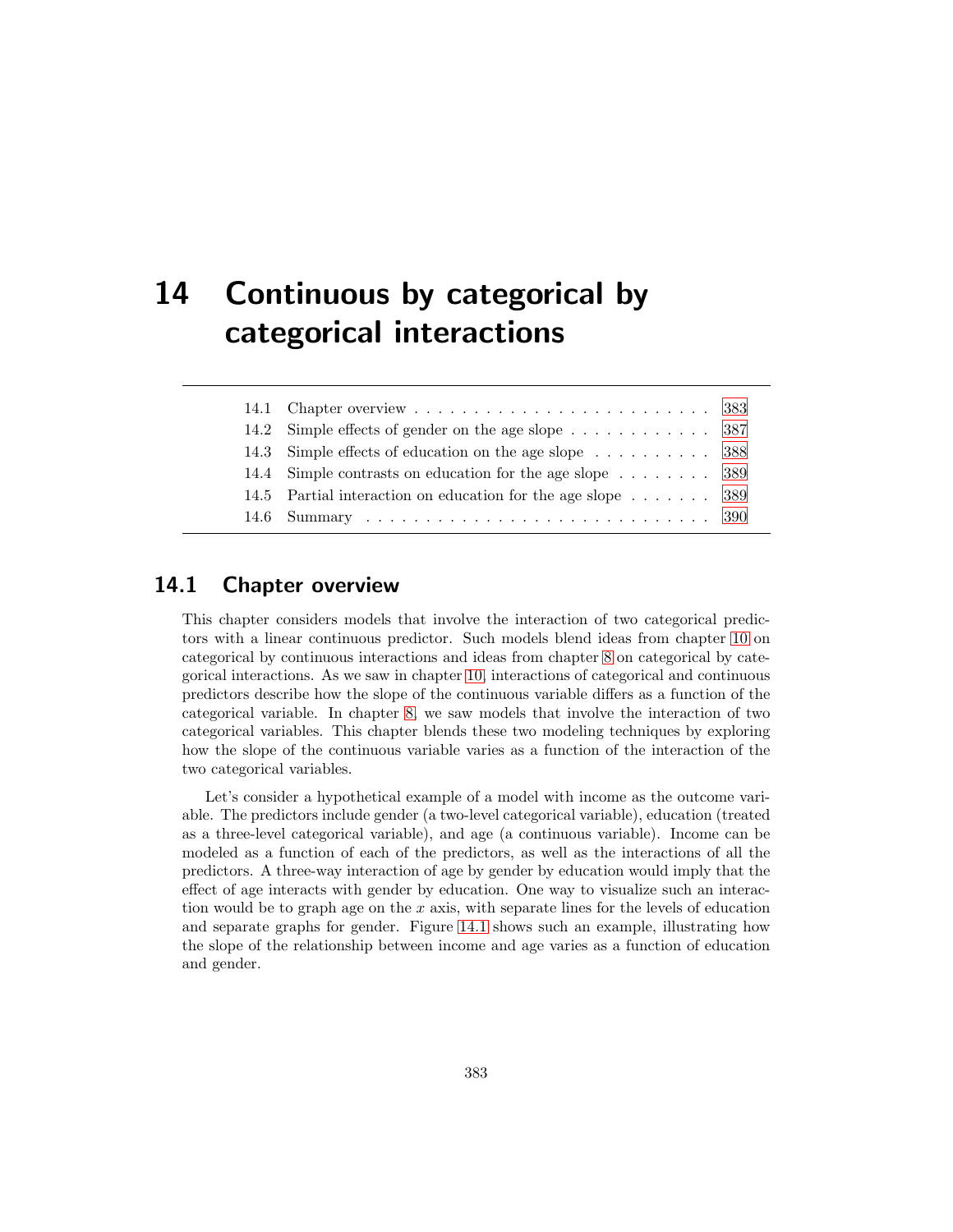

Figure 14.1. Fitted values of income as a function of age, education, and gender

The graph can be augmented by a table that shows the age slope broken down by education and gender. Such a table is shown in 14.1. The age slope shown in each cell of table 14.1 reflects the slope of the relationship between income and age for each of the lines illustrated in figure 14.1. For example,  $\beta_{3M}$  represents the age slope for male college graduates, and this slope is 1,300.

|        | Non-HS grad        | HS grad            | CO grad                                                            |
|--------|--------------------|--------------------|--------------------------------------------------------------------|
| Male   |                    |                    | $\beta_{1M} = 400 \quad \beta_{2M} = 600 \quad \beta_{3M} = 1,300$ |
| Female | $\beta_{1F} = 150$ | $\beta_{2F} = 250$ | $\beta_{3F} = 600$                                                 |

Table 14.1. The age slope by level of education and gender

The age by education by gender interaction described in table 14.1 can be understood and dissected like the two by three interactions illustrated in chapter 8. The key difference is that table 14.1 is displaying the slope of the relationship between income and age, and the three-way interaction refers to the way that the slope varies as a function of education and gender.<sup>1</sup>

If there were no three-way interaction of age by gender by education, we would expect (for example) that the gender difference in the age slope would be approximately the

<sup>1.</sup> More precisely, how the slope varies as a function of the interaction of age and gender.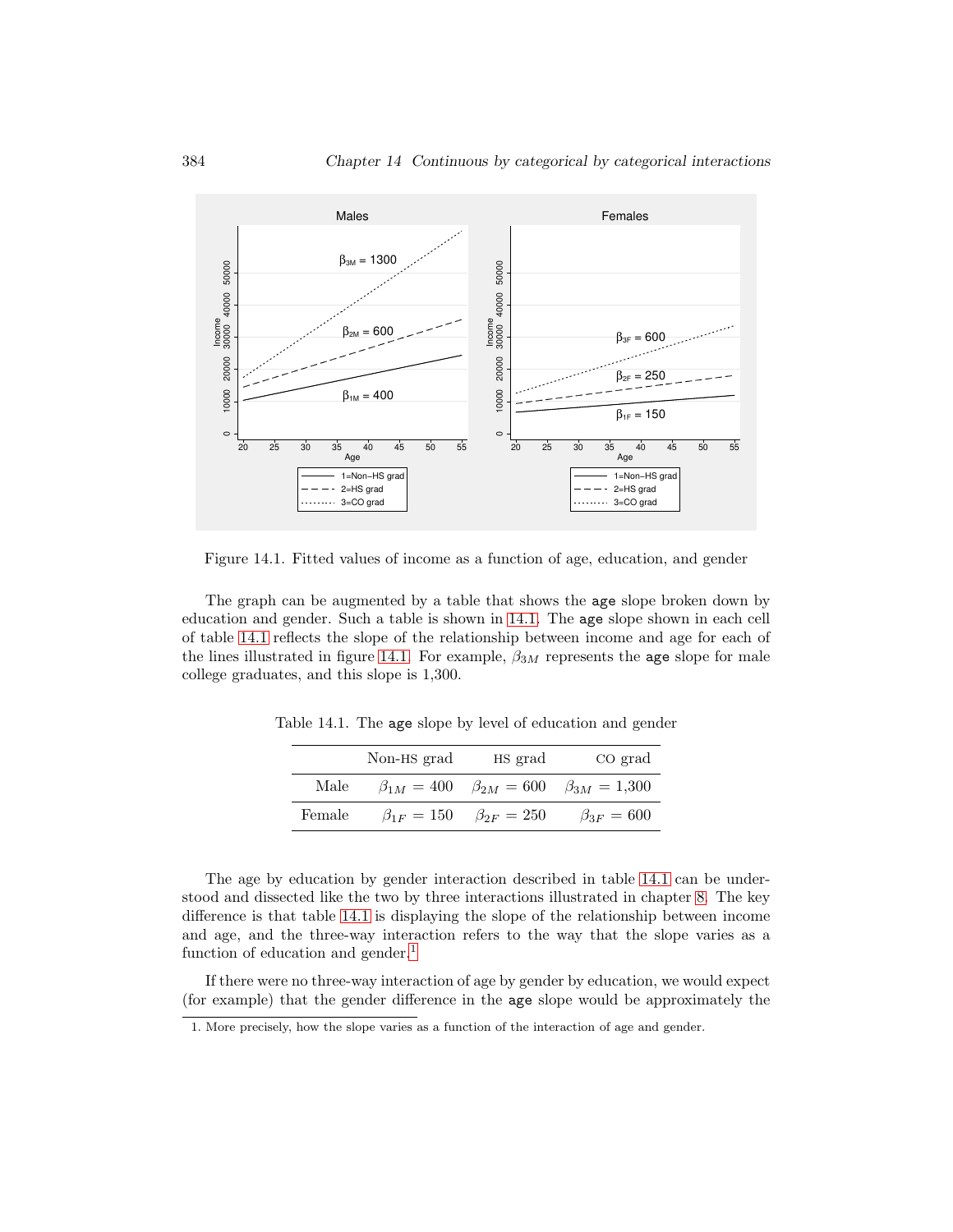### *14.1 Chapter overview* 385

same at each level of education. But, consider the differences in the age slopes between females and males at each level of education. This difference is −250 (150 − 400) for non–high school graduates, whereas this difference is  $-350$  (250  $-600$ ) for high school graduates, and the difference is −700 (600−1300) for college graduates. The difference in the age slopes between females and males seems to be much larger for college graduates than for high school graduates and non–high school graduates. This pattern of results appears consistent with a three-way interaction of age by education by gender.

Let's explore this in more detail with an example using the GSS dataset. To focus on the linear effect of age, we will keep those who are 22 to 55 years old.

. use gss\_ivrm . keep if age>=22 & age<=55 (18936 observations deleted)

In this example, let's predict income as a function of gender (female), a three-level version of education (educ3), and age. The regress command below predicts realrinc from i.female, i.educ3, and c.age (as well as all interactions of the predictors). The variable i.race is also included as a covariate.

. regress realrinc i.female##i.educ3##c.age i.race, vce(robust) vsquish Linear regression  $\mu$  Number of obs = 25718<br>F(13, 25704) = 411.30  $F( 13, 25704 ) = 411.30$ <br>Prob > F = 0.0000  $Prob > F$  = 0.0000<br>R-squared = 0.1839  $R$ -squared Root MSE = 23556 Robust<br>Std. Err. realrinc Coef. Std. Err. t P>|t| [95% Conf. Interval] 1.female 1337.125 1693.694 0.79 0.430 -1982.61 4656.861 educ3 2 550.476 1782.192 0.31 0.757 -2942.721 4043.673  $-16289.44$ female#educ3 1 2 783.0991 2021.654 0.39 0.698 -3179.457 4745.655 1 3 7657.907 3164.299 2.42 0.016 1455.703 13860.11 age 413.8695 45.62015 9.07 0.000 324.4515 503.2876 female#c.age 1 -264.9842 50.65695 -5.23 0.000 -364.2746 -165.6937 educ3#c.age 2 175.8497 54.7504 3.21 0.001 68.53584 283.1636 3 897.3326 77.47101 11.58 0.000 745.4851 1049.18 female# educ3#c.age  $\begin{array}{c|cccccc} 1 & 2 & -80.30545 & 60.94575 & -1.32 & 0.188 & -199.7625 & 39.15165 \\ 1 & 3 & -414.6562 & 93.26714 & -4.45 & 0.000 & -597.465 & -231.8473 \end{array}$  $-414.6562$ race  $2 \mid -2935.138 \mid 273.3294 \mid -10.74 \mid 0.000 \mid -3470.879 \mid -2399.397$ 3 185.3956 956.338 0.19 0.846 -1689.081 2059.872 \_cons 2691.23 1495.778 1.80 0.072 -240.5797 5623.039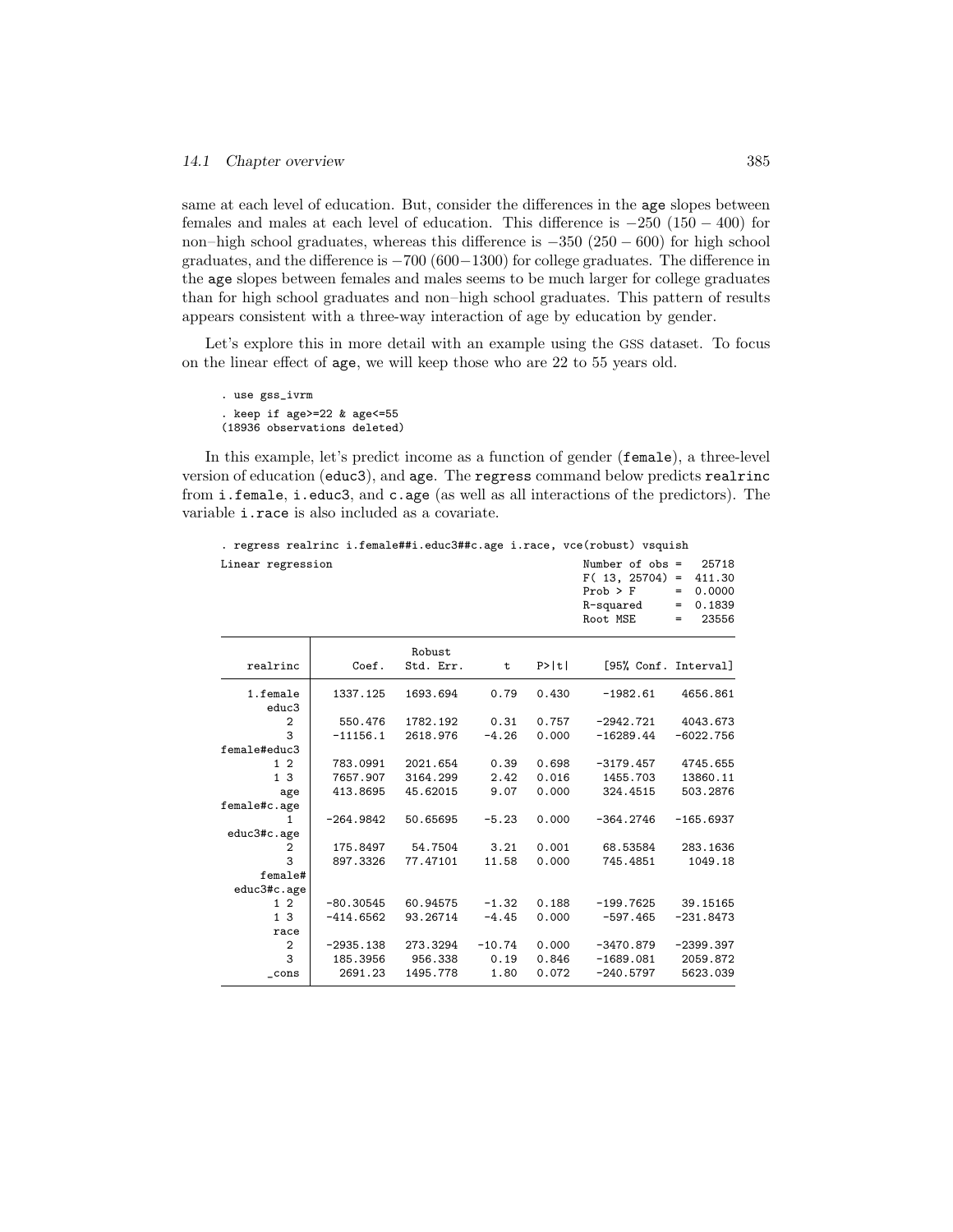Let's test the interaction of gender, education, and age using the contrast command below. The three-way interaction is significant.

| . contrast i.female#i.educ3#c.age        |       |       |        |  |  |  |
|------------------------------------------|-------|-------|--------|--|--|--|
| Contrasts of marginal linear predictions |       |       |        |  |  |  |
| : asbalanced<br>Margins                  |       |       |        |  |  |  |
|                                          | df    | F     | P>F    |  |  |  |
| female#educ3#c.age                       | 2     | 10.17 | 0.0000 |  |  |  |
| Residual                                 | 25704 |       |        |  |  |  |

To begin the process of interpreting the three-way interaction, let's create a graph of the adjusted means as a function of age, education, and gender. First, the margins command below is used to compute the adjusted means by gender and education for ages 22 and 55 (the output is omitted to save space). Then the marginsplot command is used to graph the adjusted means, as shown in figure 14.2.

. margins female#educ3, at(age=(22 55)) (output omitted ) . marginsplot, bydimension(female) noci Variables that uniquely identify margins: age female educ3



Figure 14.2. Fitted values of income as a function of age, education, and gender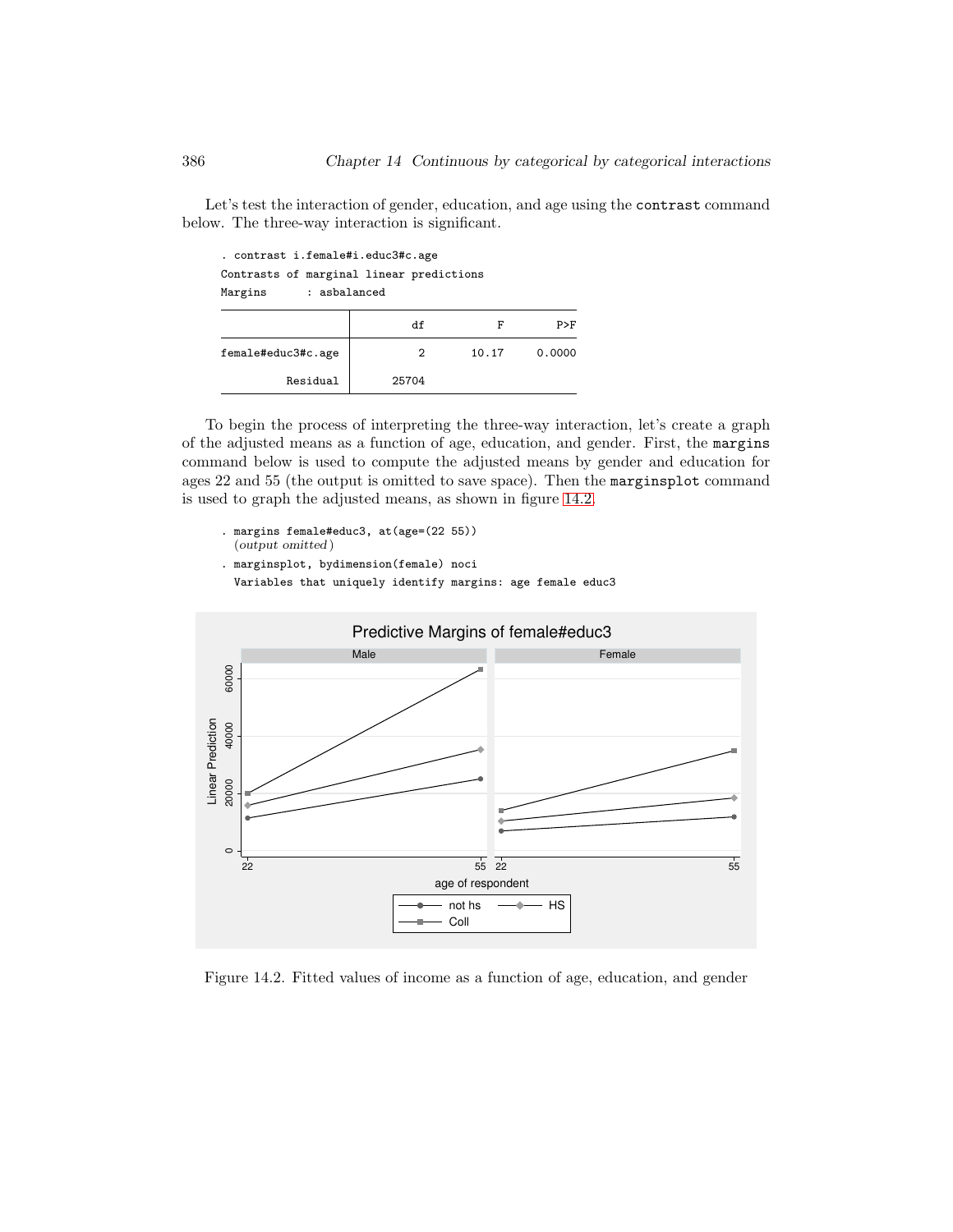The graph in figure 14.2 illustrates how the age slope varies as a function of gender and education. Let's compute the age slope for each of the lines shown in this graph. The margins command is used with the dydx(age) and over() options to compute the age slopes separately for each combination of gender and education.

| . margins, dydx(age) over(female educ3)                                   |                                      |                   |       |        |                   |                      |
|---------------------------------------------------------------------------|--------------------------------------|-------------------|-------|--------|-------------------|----------------------|
| Model VCE                                                                 | Average marginal effects<br>: Robust |                   |       |        | Number of $obs =$ | 25718                |
| Expression : Linear prediction, predict()<br>$dy/dx$ w.r.t. : age<br>over | : female educ3                       |                   |       |        |                   |                      |
|                                                                           |                                      | Delta-method      |       |        |                   |                      |
|                                                                           | dy/dx                                | Std. Err. z       |       | P >  z |                   | [95% Conf. Interval] |
| age                                                                       |                                      |                   |       |        |                   |                      |
| female#educ3                                                              |                                      |                   |       |        |                   |                      |
| 0 <sub>1</sub>                                                            | 413.8695                             | 45.62015          | 9.07  | 0.000  | 324.4557          | 503.2834             |
| 0 <sub>2</sub>                                                            | 589.7192                             | 30.37993          | 19.41 | 0.000  | 530.1757          | 649.2628             |
| 0 <sub>3</sub>                                                            | 1311.202                             | 62.88374          | 20.85 | 0.000  | 1187.952          | 1434.452             |
| $1\quad1$                                                                 | 148.8854                             | 22.09037          | 6.74  | 0.000  | 105.589           | 192.1817             |
| $1\,2$                                                                    |                                      | 244.4296 15.25412 | 16.02 | 0.000  | 214.5321          | 274.3272             |
| 1 3                                                                       | 631.5618                             | 46.90854          | 13.46 | 0.000  | 539.6227          | 723.5008             |

Let's reformat the output of the margins command to emphasize how the age slope varies as a function of the interaction of gender and education (see table 14.2). Each cell of table 14.2 shows the age slope for the particular combination of gender and education. For example, the age slope for males with a college degree is 1,311.20 and is labeled as  $\beta_{3M}$ .

Table 14.2. The age slope by level of education and gender

|        | Non-HS grad           | HS grad               | CO grad                                                                  |
|--------|-----------------------|-----------------------|--------------------------------------------------------------------------|
|        |                       |                       | Male $\beta_{1M} = 413.87$ $\beta_{2M} = 589.72$ $\beta_{3M} = 1,311.20$ |
| Female | $\beta_{1F} = 148.89$ | $\beta_{2F} = 244.43$ | $\beta_{3F} = 631.56$                                                    |

We can dissect the three-way interaction illustrated in table 14.2 using the techniques from section 8.3 on two by three models. Specifically, we can use simple effects analysis, simple contrasts, and partial interactions.

### 14.2 Simple effects of gender on the age slope

We can use the contrast command to test the simple effect of gender on the age slope. This is illustrated below.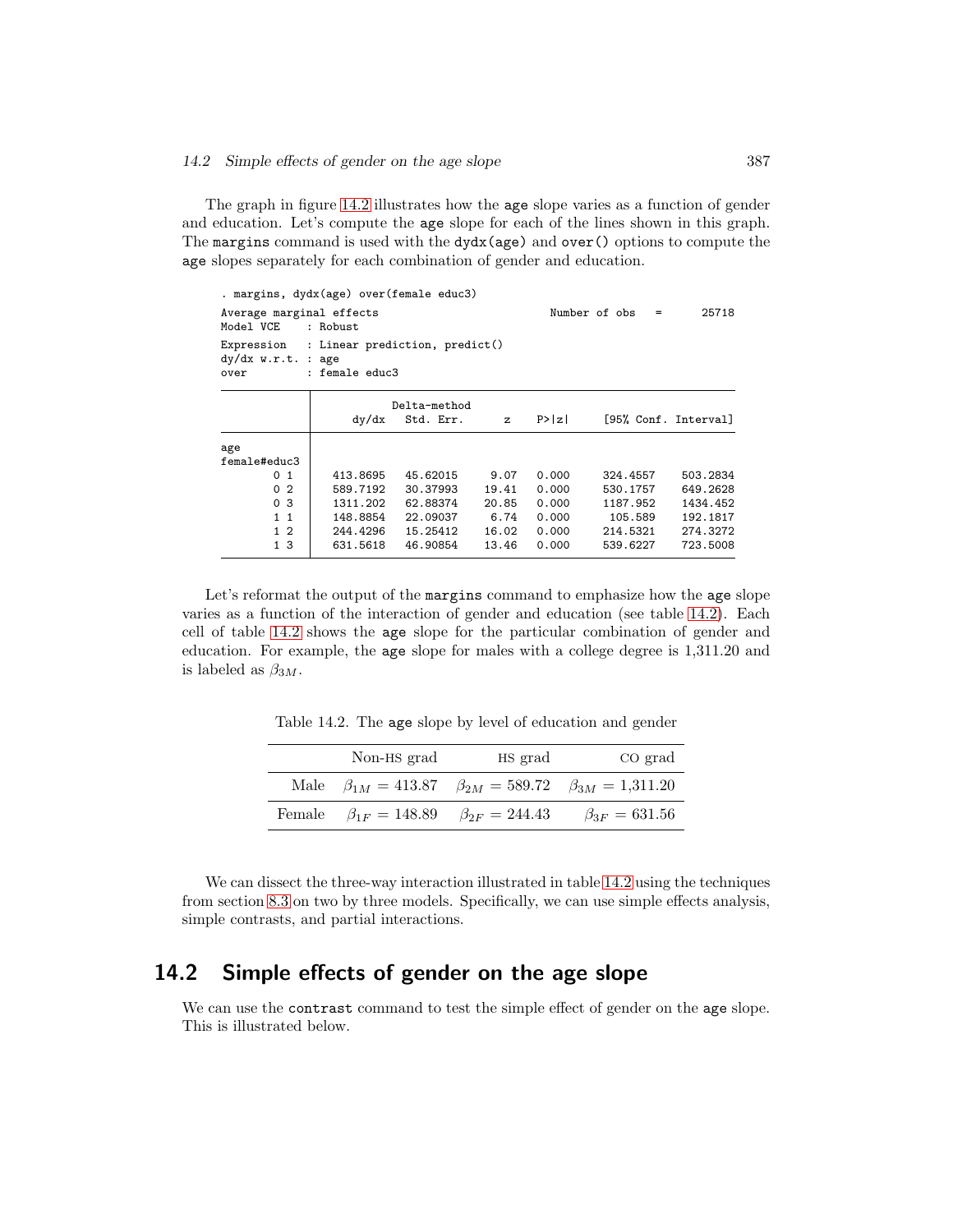. contrast female#c.age@educ3, nowald pveffects Contrasts of marginal linear predictions Margins : asbalanced

|                                                                                                       | Contrast                                  | Std. Err.                       | t                              | P>  t                   |
|-------------------------------------------------------------------------------------------------------|-------------------------------------------|---------------------------------|--------------------------------|-------------------------|
| female@educ3#c.age<br>$(1 \text{ vs } base) 1$<br>$(1 \text{ vs base})$ 2<br>$(1 \text{ vs } base)$ 3 | $-264.9842$<br>$-345.2896$<br>$-679.6404$ | 50.65695<br>33.98931<br>78.4498 | $-5.23$<br>$-10.16$<br>$-8.66$ | 0.000<br>0.000<br>0.000 |

Each of these tests represents the comparison of females versus males in terms of the age slope. The first test compares the age slope for females versus males among non–high school graduates. Referring to table 14.2, this test compares  $\beta_{1F}$  with  $\beta_{1M}$ . The difference in these age slopes is  $-264.98$  (148.89  $-413.87$ ), and this difference is significant. The age slope for females who did not graduate high school is 264.98 units smaller than the age slope for males who did not graduate high school. The second test is similar to the first, except the comparison is made among high school graduates, comparing  $\beta_{2F}$  with  $\beta_{2M}$  from table 14.2. This test is also significant. The third test compares the age slope between females and males among college graduates (that is, comparing  $\beta_{3F}$  with  $\beta_{3M}$ ). This test is also significant. In summary, the comparison of the age slope for females versus males is significant at each level of education.

### 14.3 Simple effects of education on the age slope

We can also look at the simple effects of education on the age slope at each level of gender. This test is performed using the contrast command below.

| . contrast educ3#c.age@female            |       |       |        |  |  |  |
|------------------------------------------|-------|-------|--------|--|--|--|
| Contrasts of marginal linear predictions |       |       |        |  |  |  |
| Margins<br>: asbalanced                  |       |       |        |  |  |  |
|                                          | df    | F     | P>F    |  |  |  |
| educ3@female#c.age                       |       |       |        |  |  |  |
|                                          | 2     | 70.96 | 0.0000 |  |  |  |
|                                          | 2     | 43.37 | 0.0000 |  |  |  |
| Joint                                    | 4     | 57.21 | 0.0000 |  |  |  |
| Residual                                 | 25704 |       |        |  |  |  |

The first test compares the age slope among the three levels of education for males. Referring to table 14.2, this tests the following null hypothesis.

 $H_0$ :  $\beta_{1M} = \beta_{2M} = \beta_{3M}$ 

This test is significant. The age slope significantly differs as a function of education among males.